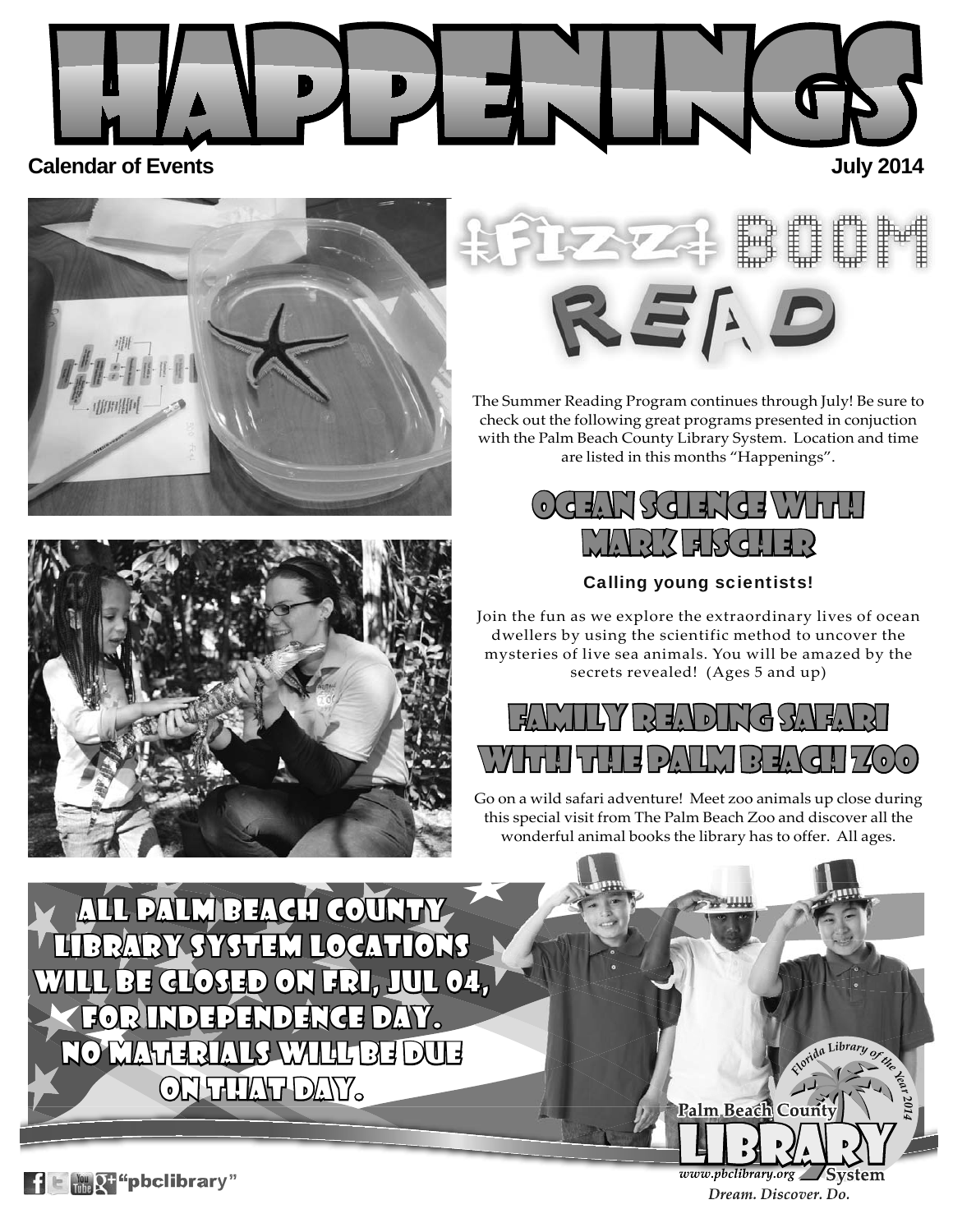

*15801 Orange Blvd., Loxahatchee 33470 Phone: 681-4100*

### ADULT

### Sat, Jul 05, 2:00 pm

Acoustic Java Jam Experience a caffeinated collection of local talent

or bring your acoustic instruments and jam out. Coffee provided. (2 hr.)

#### Tue, Jul 08 & 15, 5:00 pm Sit 'n' Stitch Crochet Club

Learn the fundamentals of crochet, bring your knitting, work on current projects, and share ideas with the group. Some materials provided. Adults and ages 9 & up. (90 min.)

#### Fri, Jul 11 & 25, 3:00 pm Sci-Fi Friday Films

Classic science fiction novels come to life on the big screen.

7/11: "The Hitchhiker's Guide to the Galaxy." ©Walt Disney Pictures. (110 min.) PG

7/25: "Ender's Game." ©Summit Entertainment. (114 min.) PG-13

### Thu, Jul 17, 6:00 pm Mon, Jul 21, 2:00 pm

#### Basic Computer Assistance: One-on-One

Do you have questions about Windows, Internet searching, MS Word or Excel, email, mousing, or library technology? Call to make an appointment for a one-on-one session with a librarian. (30 min.) Preregister.

#### Mon, Jul 21, 6:30 pm Hurricane Preparedness for Inland Communities

Bill Firestone, disaster volunteer of the Red Cross, will explain the Red Cross seven recommended hurricane preparedness steps as well as the fresh water hazard and impact on inland communities. Q&A to follow. (60 min.) Preregister.

### **GHTLID**

#### Tue, Jul 01, 3:00 pm Shadow Tracing

Draw and color silhouettes from reflections and shadows made by altered light. Ages 4-7. (60 min.) Preregister.

### Wed, Jul 02, 3:00 pm

#### American Girl: Marie-Grace & Cécile Experience the excitement of hunting for a classy craft at our re-creation of 1850s New Orleans at the famous French Market with these two friends

who learn that you can face anything together. Ages 6-12. (60-75 min.) Preregister.

#### Thu, Jul 03, 3:00 pm Get Gross with Slime Science

Learn the chemistry behind things that are sticky, slimy and gooey with a few demonstrations before making and playing with three different squishy substances. Dress to get messy. Ages 8-12. (60-90 min.) Preregister.

#### Mon, Jul 07, 3:00 pm Crafts for Kids

Bring your creativity! Make a new friend and a fun summer craft project. Ages 3-8. (60 min.) Preregister.

#### Tue, Jul 08, 3:00 pm Floating is Fun!

Can you guess what will sink or float? Have fun experimenting with buoyancy and density in water. Dress to get messy. Ages 4-7. (60 min.) Preregister.

### Wed, Jul 09, 3:00 pm Painting the Sea

Use our big fish-shaped paper as your canvas and design a school of colorful, undersea creatures to take home or display in the library. Ages 6-12. (60 min.) Preregister.

#### Thu, Jul 10, 3:00 pm Pre-History Mysteries: Make and Study Fossils

Explore how fossils are formed and make some of your own, then get ready to analyze prehistoric crime scenes. Ages 8-12. (60-90 min.) Preregister.

#### Fri, Jul 11, 18 & 25, 3:00 pm Chapter Crafter

Listen to chapters from a few different books while you use our supplies to work on one or two art project of your choice. Ages 8-12. (60-90 min.) Preregister.

7/11: Funny Stories & Friendship Bracelets. 7/18: Daring Adventures & Duct Tape. 7/25: Spooky Stories & Stained Glass.

#### Sat, Jul 12, 2:00 pm Lego Builders Club

Meet fellow builders and work together, or alone, on creative projects. Ages 6-12. (90 min.) Preregister.

#### Tue, Jul 15, 3:00 pm Garden Safari

Join our friends from 4-H as we get hands-on with some of the nature, wildlife, bugs, worms and more, from your own backyard. Ages 4-7. (60 min.) Preregister.

#### Wed, Jul 16, 1:15 pm Jr. Space Stations

Let's blast off with some planetary fun! We'll have lots of exciting activities where you can draw, create and play. Ages 4-5. (60 min.) Preregister.

### Wed, Jul 16, 3:00 pm Space Stations

Discover some of the mystery and fun of outer space! We'll have many interesting activities where you can make, explore and play. Ages 6-12. (60 min.) Preregister.

#### Thu, Jul 17, 3:00 pm Magnet Mania

Discover the magic of magnetism and paint a magnificent masterpiece using the attraction and repulsion of magnets. Ages 8-12. (60 min.) Preregister.

#### Tue, Jul 22, 12:00 pm Fizz, Boom, Read! Ocean Science with Mark Fischer

Calling young scientists! Join the fun as we explore the extraordinary lives of ocean dwellers by using the scientific method to uncover the mysteries of live sea animals. You will be amazed by the secrets revealed! Ages 5 & up. (45 min.) Preregister.

### Tue, Jul 22, 3:00 pm Mysteries of History: Ancient Greece

Explore the daily life of ancient Greece, learn about the magic of Greek mythology, and participate in fun challenges, then craft your own Olympic medal. Ages 4-7. (60 min.) Preregister.

#### Tue, Jul 22, 6:30 pm Club Pokémon

Bring your DS or Pokémon cards to battle, trade and make new friends. Ages 6-12. (90 min.) Preregister.

#### Wed, Jul 23, 3:00 pm It's Game Time!

Play some Wii games, board games or card games with snacks and good friends. Ages 6-12. (2 hr.) Preregister.

#### Thu, Jul 24, 1:15 pm or 3:00 pm Shocking Discoveries: Experiments in Electricity

You'll be amazed at the power a piece of felt and a 9-volt battery can have as we explore the properties of insulation and conduction to create light and heat with electricity. Space is limited. Ages 8-12. (60 min.) Preregister.

### Sat, Jul 26, 2:30 pm

#### Disney Crafternoon Matinee

"Frozen." ©Walt Disney Pictures. Chill out at the library with the coolest movie around. Enjoy an icy treat and a wintry craft in the heart of summer. All ages. (102 min.) Preregister. PG

#### Mon, Jul 28, 3:00 pm Musical Tykes

Do you have a favorite story time song or just love music? Come for a special all-musical jam session. We'll rock out with lots of instruments as we keep the music going. Ages 2-5. (30 min.) Preregister.

#### Tue, Jul 29, 3:00 pm Have a Seussical Day!

Celebrate the silliness of Dr. Seuss with stories, games, prizes, music and a wacky craft. Ages 4-7. (60 min.) Preregister.

### Tue, Jul 29, 4:00 pm

### Chickens 101: Care & Grooming

Join our friends from 4-H for an introduction to the care and keeping of everyone's favorite feathered friends, with advice from champion chicken keepers! Ages 8 & up. (60 min.) Preregister.

#### Wed, Jul 30, 3:00 pm Your First Art Show

Use our art supplies to express your unique, creative ideas, then put together an exhibit of your work to be seen by your family and friends at our Young Artist Gallery Walk. Ages 6-12. (90 min.) Preregister.

#### Wed, Jul 30, 4:30 pm Young Artist Gallery Walk

Admire your child's artwork while you enjoy light refreshments at the Acreage Branch's first Young Artist Gallery Walk. All are welcome to view the talented work of our young artists. All ages. (30 min.) Preregister.

#### Wed, Jul 30, 6:30 pm Rubber Band Creations

Use our colorful rubber bands to make some cool creations. Learn how to make a basic bracelet or show off amazing creations of your own. Ages 7-17. (60 min.) Preregister.

#### Thu, Jul 31, 3:00 pm Engineering Excitement

Design and build a structure using everyday household materials and discover the engineer in you. Ages 8-12. (60 min.) Preregister.

### TEEN

#### Wed, Jul 09, 6:00 pm Japanese Anime & Culture Club

Hang out, watch anime and eat snacks while you talk with friends and fellow fans all about the coolest stuff from Japan. Ages 12-17. (90 min.) Preregister.

#### Wed, Jul 16, 6:00 pm Pizza Chat

Bring whatever you're reading: a book, comic, short story, fanfic or manga. Chat with the group about it while enjoying pizza and drinks. Ages 12-17. (60-90 min.) Preregister.

### Sat, Jul 19, 1:30 pm

### Tosho-Con: Manga Meals

Toshokan is Japanese for library. Tosho-Con is a festival of manga & anime! Learn how to make some simple Japanese dishes and make deli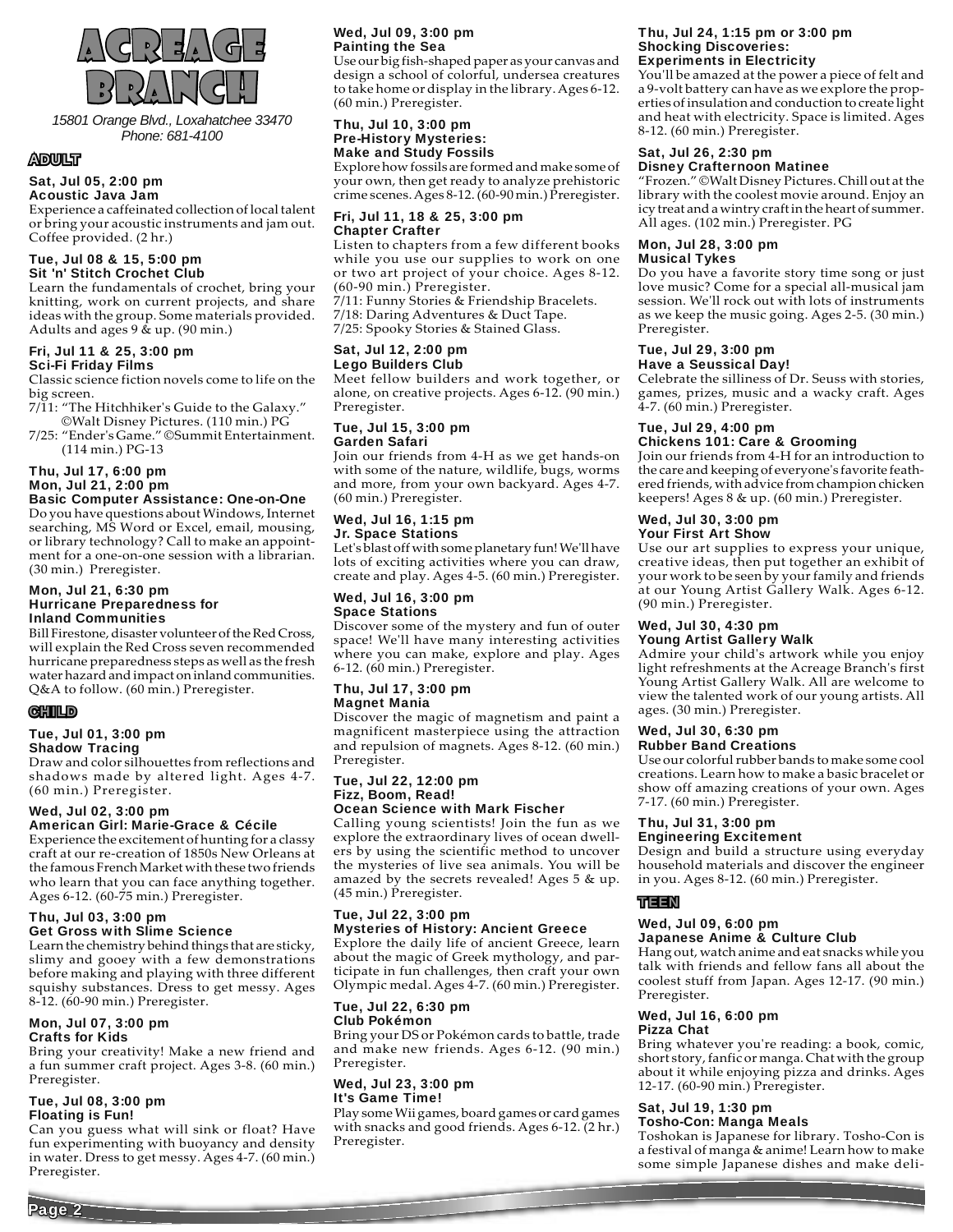cious, beautiful snacks for our Cosplay Café, then help us put it all together. Ages 12-17. (90 min.) Preregister.

#### Sat, Jul 19, 3:00 pm Tosho-Con: Cosplay Café

Come in your favorite cosplay and prepare to be served by the staff at our charming Acreage Anime Café. Enjoy classical music, tea, snacks and big screen anime. End your afternoon with our costume contest. Ages 12-17. (90 min.) Preregister.

#### Mon, Jul 21, 3:00 pm Acting Up!

Come hungry for drama, laughter and pizza as we play some cheesy theater games and work on basic acting skills. Ages 12-17. (90 min.) Preregister.

#### Wed, Jul 23, 6:00 pm Gamerz Nite

Join a game of Yu-Gi-Oh!, play Smash Bros. or other Wii games, or try a new board game. Snacks provided. Ages 12-17 (2 hr.)Preregister.



*725 NW 4th Street, Belle Glade 33430 Phone: 996-3453*

### ADULT

#### Tue, Jul 08, 2:00 pm Book-A-Librarian

Personal attention in a 60-minute, hands-on session tailored for you. Tell us what you need - a personal computer trainer or guidance on researching a topic. Preregister.

#### Sat, Jul 19, 10:30 am Genealogy and Ancestry.com

Did your parents immigrate to the United States? Could you possibly be descended from royalty? Where do your aunts, uncles and cousins once removed live? Find out the answer to these and more questions and learn how to use a library database called Ancestry that can only be accessed from the library computers. Come and see what your family tree looks like. (90 min.) Preregister.

#### Wed, Jul 23, 11:30 am Introduction to Export

Did you know 95% of the world's customers are outside of U.S. borders? Explore overseas opportunities for your business and identify where your products and services are in demand throughout the world. From cultural differences essential to conducting international business to trade sta-



tistics and grant opportunities, we'll share valuable information you can't afford to miss! Join Debbie Lanford, International Trade Specialist, SBDC, CGBP, as she walks you through the steps of exporting your product. (90 min.) Preregister.

### **CHILD**

### Thu, Jul 03, 3:00 pm Fourth of July Fun!

Make a cool craft and enjoy some special cookies decorated to celebrate our nation's birthday! Ages 5-10. (45 min.) Preregister.

### Mondays, 10:30 am & 6:30 pm Family Story Times & Pajama Hour

Fun stories, puppets and a film for kids, moms and dads. Ages 2-5. (30 min.) Preregister. 7/07: Birthdays. 7/14: Frogs. 7/21: Bears. 7/28: Food.

#### Thu, Jul 17, 10:00 am Foam Fest!

Hear some of Miss Elaine's favorite stories and make a foam project from leftover crafts from the previous year. Your choice but supplies are limited. Ages 4-8. (45 min.) Preregister.

#### Thu, Jul 17, 3:00 pm Are you a Wimpy Kid?

If you're a wimpy kid or just a fan of the series by Jeff Kinney, join us for fun activities! Ages 8-12. (45 min.) Preregister.

#### Thu, Jul 24, 10:00 am Fizz, Boom, CELEBRATE with a Big Summer Wrap-up!

You've read all summer - now come and party with OOOga the Cavewoman, a silly prehistoric lady who has popped in from long ago. OOOga is curious about the modern world and will share Cave Dweller tales with lots of Stone Age comedy and magic. After the program, enjoy games, crafts and other surprises. All ages. (2 hr.) Preregister.

#### Thu, Jul 24, 3:00 pm Children's Movie

"A Bug's Life." ©Walt Disney Pictures. Snacks provided. (96 min.) Preregister. G

### Sat, Jul 12 & 26, 10:30 am Bilingual Family Story Times

Fun stories, puppets and a film in Spanish for kids, moms and dads. Ages 4-8. (45 min.) Preregister.

#### Thu, Jul 31, 10:30 am Fizz, Boom, Read! Ocean Science with Mark Fischer

Calling young scientists! Join the fun as we explore the extraordinary lives of ocean dwellers by using the scientific method to uncover the mysteries of live sea animals. You will be

# **Your library** is here 24/7!

Learn how to find and download eBooks anytime, anywhere.

www.pbclibrary.org/ebooks

amazed by the secrets revealed! Ages 5 & up. (45 min.) Preregister.

### TEEN

#### Sat, Jul 19, 2:30 pm Teen Poetry Workshop

Hear great tips on writing poetry and share poems that you've written. Refreshments served. Ages 13-18. (45 min.) Preregister.



*375 S.W. 2nd Avenue, South Bay 33493 Phone: 992-8393*

### ADULT

#### Wed, Jul 02, 12:00 pm Book-A-Librarian

Do you need help with basic computer skills? Do you want to learn how to use your tablet? Need help with email? Sign up for one-on-one hands-on session. (60 min.)

#### Sat, Jul 12 & 26, 2:00 pm Weekend Matinee

7/12: "Ride Along." ©Universal Pictures. (100 min.) PG-13

7/26: "Delivery Man." ©Dreamworks Pictures. (105 min.) PG-13

### CHILD

#### Tue, Jul 01, 08 & 22, 9:45 am Family Story Time

Listen to stories and music, play games, and make a craft. Ages 2-5. (45 min.) 7/01: Robots & Space. 7/22: Five Senses. 7/08: Let's Move!

#### Wed, Jul 02, 09, 16 & 23, 11:00 am Family Nutrition:

### Eat Healthy Stay Healthy

Jessica Alamillo presents The University of Florida Expanded Nutrition Education Program. 7/02: Build Strong Bones. 7/16: Make a Change. 7/09: Go Lean Protein. 7/23: Celebrate!

### Mon, Jul 07, 4:30 pm

Fizz, Boom, Read: Microwave Fun Experiment with different objects as they go in the microwave.

#### Wed, Jul 09, 16, 23 & 30, 4:30 pm Read Down Your Fines

Come read down your fines in a quiet place. Read a book, magazine or newspaper. Read alone or to someone. After 15 minutes receive a "Dewey Buck" and pay your fine. Ages 17 & under.  $(45 \text{ min.})$ 

#### Thu, Jul 17, 1:00 pm Fizz, Boom, Read! Ocean Science with Mark Fischer

Calling young scientists! Join the fun as we explore the extraordinary lives of ocean dwellers by using the scientific method to uncover the mysteries of live sea animals. You will be amazed by the secrets revealed! Ages 5 & up. (45 min.) Preregister.

### TEEN

#### Sat, Jul 19, 10:00 am Soul Line Dancing

Learn the latest slides and moves for all those summer cookouts.

**Page**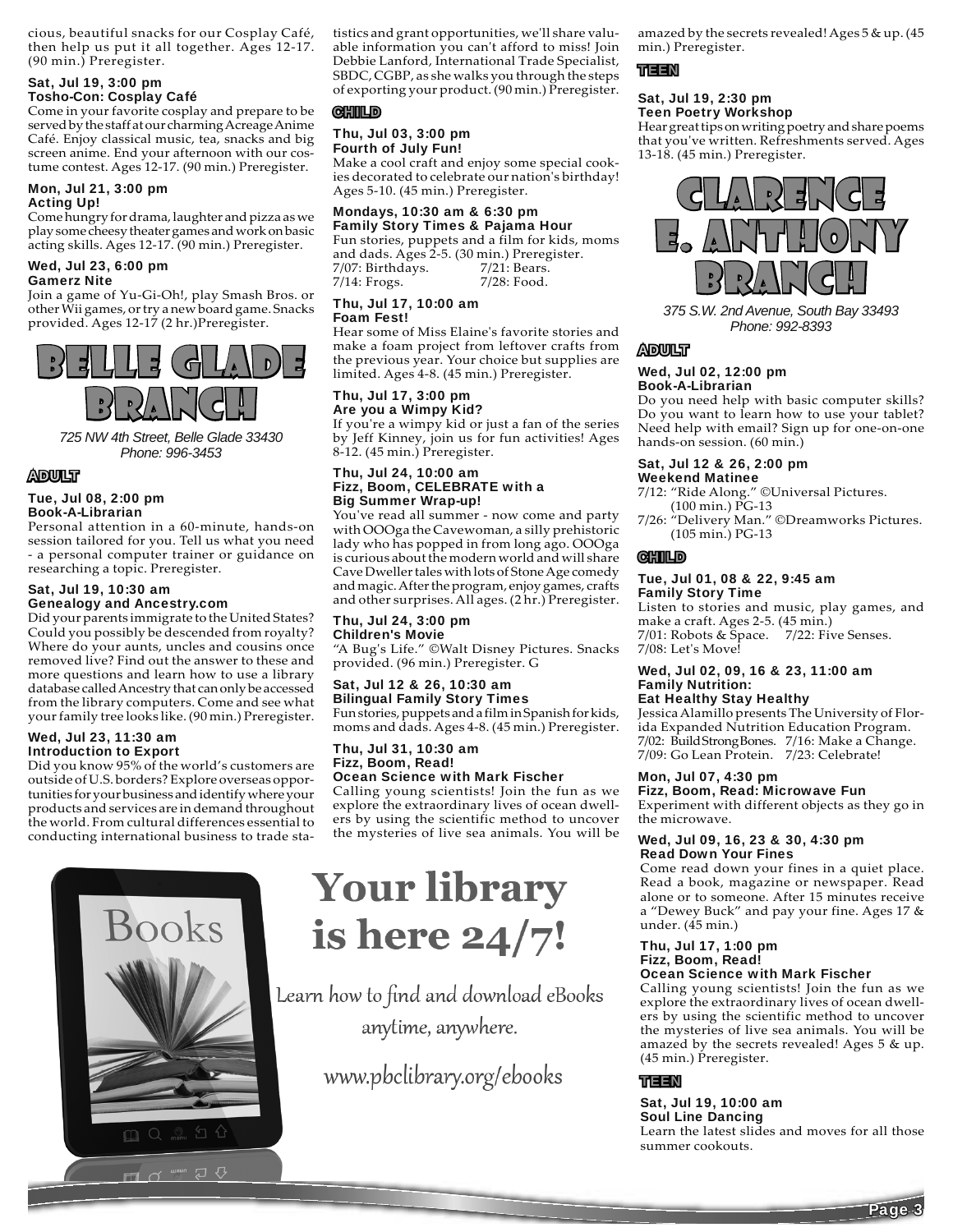

*11303 Campus Drive, Palm Beach Gardens 33410 Phone: 626-6133*

#### ADULT

### Tue, Jul 08, 1:30 pm

Creative Writing for Beginners

Unleash your creativity as you write about your life or any other topic of interest. (75 min.) Preregister.

#### Thu, Jul 10, 17, 24 & 31, 2:30 pm Great Courses® - Great Masters: Mahler - His Life and Music

A biographical and musical study of Mahler, who was both a composer and the greatest opera conductor of his time. The lectures include more than a dozen excerpts from Mahler's symphonies and other works. Sponsored by the Friends of the Library. Shown with permission. (90 min.) Preregister. Not rated.

7/10: 1. Introduction and Childhood.

- 2. Mahler the Conductor.
- 7/17: 3. Early Songs and Symphony No. 1. 4. The Wunderhorn Symphonies.
- 7/24: 5. Alma and Vienna.
- 6. Family Life and Symphony No. 5. 7/31: 7. Symphony No. 6 and Das Lied von
	- der Erde. 8. Das Lied, Final Symphonies, and the End.

### Sun, Jul 13, 2:00 pm

Sunday Cinema

"Pauline at the Beach." ©MGM. (94 min.) Preregister. R

### Wed, Jul 16, 6:30 pm

#### Socrates Café

Marji Chapman, from the Society of Philosophical Inquiry, leads discussion groups for amateur philosophers on a variety of group chosen topics. (90 min.) Preregister.

#### Wed, Jul 16, 6:30 pm Hurricane Preparedness for Inland Communities

Bill Firestone, disaster volunteer of the Red Cross, will explain the Red Cross seven recommended hurricane preparedness steps as well as the fresh water hazard and impact on inland communities. Q&A to follow. (60 min.) Preregister.

#### CHILD

#### Mon, Jul 07, 2:00 pm Robobug

Make a robotic bug that jiggles and learn about electrical circuits. Ages 8-11. Limit 15. (45 min.) Preregister.



#### Wed, Jul 09, 2:00 pm Help Your Child Succeed in School with Dr. James L. Casale

Dr. James L. Casale will present his parentfriendly book, "Wise Up: Be the Solution." He has received many educational awards during his career including being named the first male Florida Teacher of the Year. (45 min.) Preregister.

#### Sat, Jul 12, 10:30 am Saturday Morning @ the Movies

"Frozen." ©Walt Disney Studios Home Entertainment. Take a break from the heat by watching this cool movie. (102 min.) Preregister. PG

#### Mon, Jul 14, 2:00 pm Build the Future

Do you like drawing? Do you like math? Do you like art? If you like all three, then you just might become an architect. Meet a real-life architect and build a small structure. Ages 7-11. Limit 15. (60 min.) Preregister.

#### Tue, Jul 15, 2:00 pm Grow Grassy Hair

Let's garden at the Gardens! Make a hilarious grassy hair planter by letting your imagination sprout. Ages 7-11. Limit 24. (30 min.) Preregister.

#### Fri, Jul 18 & 25, 2:00 pm Mad Science Club

Discover the fun side of science and take part in spectacular activities and experiments. We'll explore two major branches of science. Grades 2-4. Limit 15. (60 min.) Preregister. 7/18: Session 1: Chemistry.

7/25: Session 2: Physics.

### Sat, Jul 19, 10:30 am

Block Party: Legos in the Library Come build, imagine and play with our collection of Lego bricks. Ages 4-10. Limit 40. (60 min.) Preregister.

#### Mon, Jul 21, 10:30 am Toddler Dot Art

Calling all tots to make art with dots! Dress to get messy. Ages 1-2. Limit 20. (45 min.) Preregister.

#### Mon, Jul 21, 2:30 pm Fizz, Boom, Read! Ocean Science with Mark Fischer

Calling young scientists! Join the fun as we explore the extraordinary lives of ocean dwellers by using the scientific method to uncover the mysteries of live sea animals. You will be amazed by the secrets revealed! Ages 5 & up. (45 min.) Preregister.

#### Tue, Jul 22, 2:00 pm Fun with Liquids & Solids!

Let's dress to get messy for some science exploration! Ages 4-8. Limit 15. (45 min.) Preregister.

#### Sat, Jul 26, 10:30 am Fizz, Boom, Read!: Family Reading Safari with The Palm Beach Zoo

Go on a wild safari adventure! Meet zoo animals up close during this special visit from The Palm Beach Zoo and discover all the wonderful animal books the library has to offer. All ages. (45 min.) Preregister.

#### Mon, Jul 28, 2:00 pm Star Wars Jedi Training

Calling all young Jedi! Perfect or practice your skills at our Star Wars Academy. Grades 1-5. Limit 30. (90 min.) Preregister.

#### TEEN

#### Mon, Jul 07, 6:00 pm Frosted Notes

Bring the current book, graphic novel or manga you're reading and share it while making ice cream sundaes or root beer floats. Join your friends or make new ones! Grades 6-12. Space is limited. (45 min.) Preregister.

#### Mon, Jul 21, 6:00 pm Game ON!

Wii games are waiting for you at our evening of friendly competition. Snacks provided. Grades 6-12. (60 min.) Preregister.



*20701 95th Avenue South, Boca Raton 33434 Phone: 482-4554*

### ADULT

#### Mon, Jul 07 & 21, 10:00 am Current Events Discussion Group

Facilitator Brenda Solomon will discuss today's hot topics. (60 min.) Preregister.

### Tue, Jul 08 & 22, 10:00 am Tue, Jul 15, 1:00 pm

Basic Computer Assistance: One-on-One Call to make an appointment and ask questions

about using Windows, Internet searching, MS Word, email or mousing in an individualized session with a staff member. (30 min.) Preregister.

#### Thu, Jul 10, 17 & 24 10:00 am eBook Assistance: One-on-One

Call to make an appointment and learn how to borrow the library's eBooks in an individualized session with a staff member. Bring your eReader, laptop, mobile device or tablet, logins and passwords, and your library card. (60 min.) Preregister.

### Mon, Jul 14, 2:00 pm

New Movie @ Your Library

"Lone Survivor." ©Universal Pictures. (121 min.) R

### Wed, Jul 23, 2:00 pm

Raw Foods Diet: Truth & Myths PBC Extension agent Ada Medina-Solorzano will discuss the facts and fallacies of this increasingly popular, new, lifestyle diet. (60 min.) Preregister.

### Thu, Jul 24, 10:30 am

Book Discussion

Stop by the branch for a copy of the book. (60 min.) Preregister.

#### Mon, Jul 28, 2:00 pm Hooked on Crochet

Learn the fundamentals or work on current projects. For all skill levels. Bring a crochet hook and yarn. (90 min.) Preregister.

#### Wed, Jul 30, 1:00 pm The Art & Science of Schmoozing: Using Strategic Networking to Build Relationships

No matter what sort of organization you're in or level within that organization, you have to know how to schmooze. Laurie Glover, a veteran corporate trainer and schmoozer, teaches you how to succeed in networking by defining your focus, developing an opening line or two, mixing and mingling, and how to follow up. Quick tips and techniques abound in this presentation. Soon, you'll be hungering for networking events rather than avoiding them. You'll be a schmoozer! (2 hr.) Call the SBDC at 561-862-4726 to Preregister.

### **GHTLI**D

#### Tue, Jul 01, 4:00 pm 4th of July Bash!

Wear red, white and blue and join us for fun stories and special activities to celebrate the Fourth of July! Ages 3–8. (45 min.) Preregister.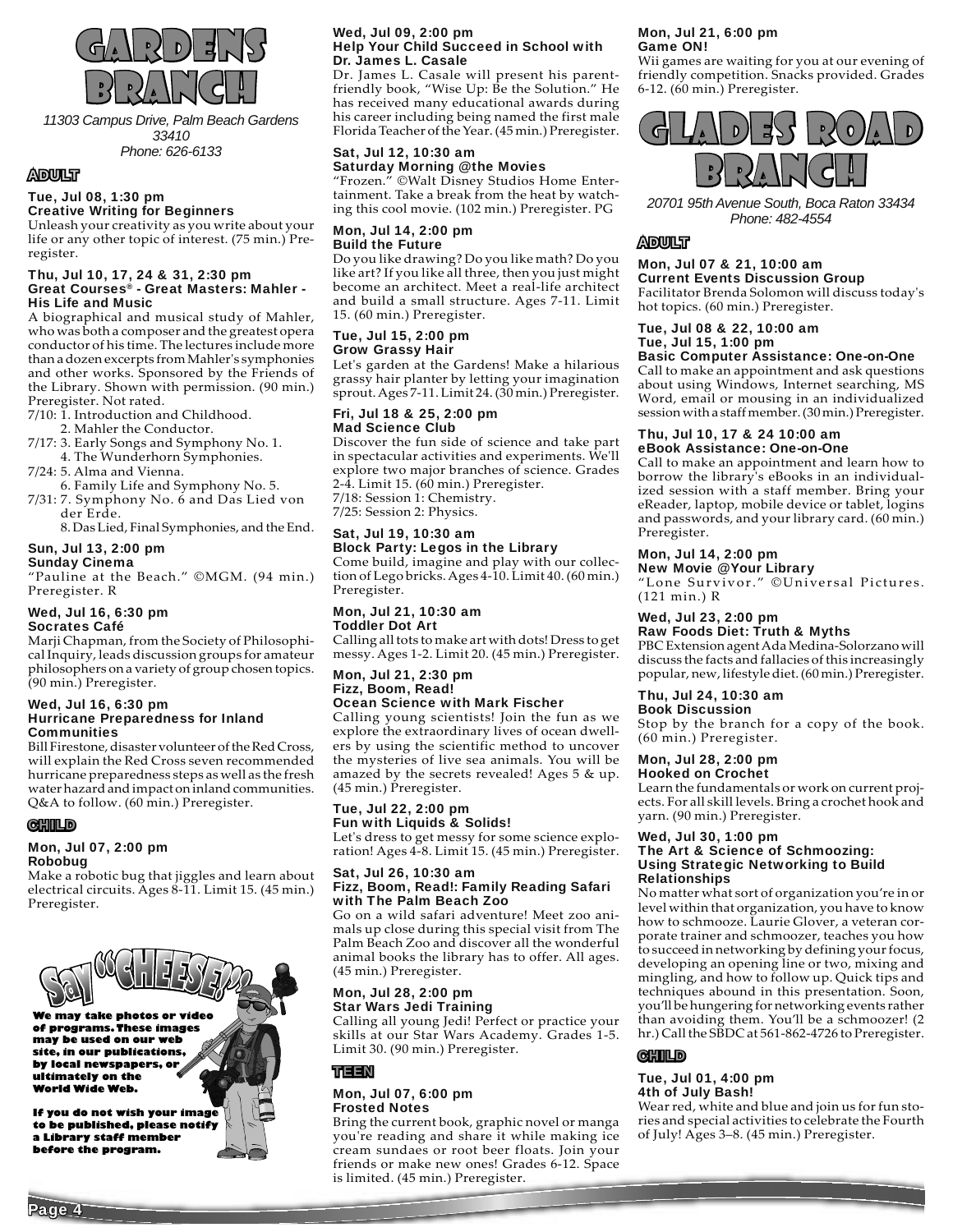#### Sat, Jul 05, 3:00 pm Fizz, Boom, Read!: Family Reading Safari with The Palm Beach Zoo

Go on a wild safari adventure! Meet zoo animals up close during this special visit from The Palm Beach Zoo and discover all the wonderful animal books the library has to offer. All ages. (45 min.) Preregister.

### Mon, Jul 07, 3:00 pm

Lots O' Legos

Use your creativity to explore the wonderful world of Legos. Ages 6–9. (45 min.) Preregister.

#### Tue, Jul 08,15, 22 & 29, 3:00 pm Introduction to Crochet

Learn how to make fun and useful yarn projects. Supplies provided. Ages 8-12. (60 min.) Preregister.

#### Wed, Jul 09, 16, 23 & 30, 4:00 pm Hands-On Science & Math Club

Explore science and math with engaging handson activities. Ages 8–12. (45 min.) Preregister. 7/09: Cracking Codes. Learn the basics of coding,

- secret messages and hieroglyphs. 7/16: Messy Problems. Let's get messy while
- learning about oil spills, earthquakes, volcanoes and rock painting.
- 7/23: Digging Up the Past. Learn how scientists dig up the past in order to reveal its story.
- 7/30: Ooey Gooey Chemistry. Make slime, oobleck and more!

#### Thu, Jul 10, 3:00 pm Firefighter to the Rescue!

Meet Elyse Weintraub Brown from PBC Fire Rescue and learn all about fire safety. Create an art project and get an up-close look at the big, red fire engine (depending on truck availability). Ages 5 & up. (60 min.) Preregister.

### Fri, Jul 11, 3:00 pm

#### Friday Flick

"Frozen." ©Walt Disney Pictures. Snacks provided. Ages 3 & up. (102 min.) PG

### Mon, Jul 14, 11:00 am Fizz, Boom, Read!

#### Ocean Science with Mark Fischer

Calling young scientists! Join the fun as we explore the extraordinary lives of ocean dwellers by using the scientific method to uncover the mysteries of live sea animals. You will be amazed by the secrets revealed! Ages 5 & up. (45 min.) Preregister.

#### Thu, Jul 17, 11:00 am McGruff the Crime Dog

moorun the crime bog<br>Meet McGruff and a PBC Sheriff and get an identity kit that serves as your child's official ID in case of emergency. All ages. (45 min.) Kits available from 11:00 am - 3:00 pm. Preregister.

#### Thu, Jul 17, 3:00 pm Minecraft Meetup

Bring your device and challenge other players in a game. Snacks and crafts included. Ages 8-12. (90 min.) Preregister.

#### Sat, Jul 19, 11:00 am Story Time for Children with Special Needs

Enjoy stories, songs, crafts and movement activities specially designed for children with developmental disabilities. All ages. (45 min.)

#### Thu, Jul 24, 3:00 pm Prehistoric Popcorn

Learn about popcorn archaeology in this handson presentation. Presented by the Florida Public Archaeology Network. Ages 8-12. (45 min.) Preregister.

### Thu, Jul 31, 3:00 pm Pet Parenting

Learn about responsible pet ownership, pet care and local animal laws with this interactive presentation by PBC Animal Care and Control. Ages 5-9. (45 min.) Preregister.

### TEEN

#### Tue, Jul 01, 6:00 pm Fancy Feet

Come learn how to make barefoot sandals (jewelry for your feet) or bring a pair of flip flops to decorate. Ages 11–17. (45 min.) Preregister.

#### Wednesdays, 6:00 pm Hip Hop Dance Classes

Come learn the hottest hip hop dance moves taught by local dance instructor, Suzanne "Dr. Sooz" Weinstein, in this 8-week course. Please wear sneakers and loose clothing. Ages 11–17. (60 min.) Preregister.

#### Tue, Jul 08, 6:00 pm Glow-Games

Come in and cool off after a hot summer day. We'll light up the night with glow in the dark games. Ages 11–17. (45 min.) Preregister.

#### Tue, Jul 22, 6:00 pm Chocolate Tasting Party!

Explore chocolate through tastings, trivia, games and more. Sponsored by the Friends of the Library. Ages 11–17. (45 min.) Preregister.

### Wed, Jul 30, 7:00 pm Pizza & Pages: The Maze Runner

Enjoy pizza and a discussion of the book "The Maze Runner," by James Dashner. Pick up a copy at the Youth Services desk. Sponsored by the Friends of the Library. Ages 11–17. (45 min.) Preregister.



*3750 Jog Road, Greenacres 33467 Phone: 641-9100*

#### ADULT

#### Tue, Jul 01, 6:00 pm Florida Novels Into Film

Emmy Award-winning documentary filmmaker Frank Eberling will examine landmark Florida stories that have been adapted into notable feature films and discuss the novelists' influences, the book-to-film adaptation process, and the movie makers. (90 min.) Preregister.

#### Mon, Jul 07, 2:30 pm Citizenship Workshop: Naturalization Information Session

USCIS officers will discuss the naturalization process, conduct mock interviews, and answer questions. (60 min.) Preregister.

#### Thu, Jul 10 & 17, 1:30 pm Book & Film Discussion: All the Pretty Horses

Join in a lively discussion of Cormac McCarthy's award-winning novel of a young man's search for purpose and meaning in the fading cowboy era of late 1940s Texas and Mexico. Return on 7/17 to see the film followed by a brief discussion. ©Columbia Pictures. (117 min.) Preregister. PG-13

#### Thu, Jul 10, 4:30 pm Our Water – Where Does It Come From?

Join representatives from PBC Water Utilities and learn about the water cycle, water reclamation and the constructed wetlands of Wakodahatchee and Green Cay featuring a slideshow of native birds of South Florida. (60 min.) Preregister.

#### Mon, Jul 14, 2:30 pm The Great Courses®: A History of European Art

In this DVD series, follow the evolution of art as it approached the last quarter of the 18th century and evolved in ways that were unforeseen. Unlike neoclassicism, which is clearly a stylistic term, romanticism seems to be an attitude first and foremost. (60 min.) Shown with permission. Preregister. Not rated.

Lecture 39: Neoclassicism and the Birth of Romanticism.

Lecture 40: Romanticism in the 19th Century.

#### Sat, Jul 19, 2:00 pm Movie Matinee

"Lincoln." ©Dreamworks Pictures. (149 min.) Preregister. PG-13

#### Thu, Jul 31, 2:30 pm

#### "New" Medicare Preventive Services

Join representatives from SHINE for a free presentation about new Medicare preventive benefits under the Affordable Care Act. They will discuss the importance of preventive services, eligibility, covered services and costs. (90 min.) Preregister.

### CHILD

#### Wednesdays, 3:00 pm A.N.T.S.: Art & Nature Together with Science

Explore nature and science at the library this summer through crafts and activities. Ages 6  $\&$ up. (45 min.) Preregister.

- 7/02: Crazy Concoctions: Be a mad scientist as you watch some of the craziest and coolest chemical reactions. Discover the real science behind why some concoctions fizz and foam while others morph into gooey glop!
- 7/09: Shake, Rattle and Roll:Learn about the mysterious forces that create three words that strike fear into many people: earth quakes, volcanoes and tsunamis!
- 7/16: Going, Going, Gone: Many of the world's most beautiful animals are endangered. We will investigate why and what people can do to help them survive.
- 7/23: How Does Your Garden Grow? Put on your green thumb and learn about the incredible journey of seeds. Be prepared to get dirty!
- 7/30: Have a Ball with Bubbles:Bubbles come in all shapes and sizes. Discover, explore, experiment and create using bubbles!

#### Thu, Jul 03, 2:00 pm Lego Block Party

Imagine, design and build with Legos at the library. Ages 3 & up. (45 min.) Preregister.

### Thu, Jul 03, 3:00 pm

Movie Matinee "Lego Movie." ©Warner Bros. (101 min.) Preregister. PG

#### Fri, Jul 11, 11:00 am Wigglecise

Get up and move! Listen to music as we wiggle, jump, hop and do a stretch or two. Improve motor skills, rhythm and coordination using beanbags, balls, instruments and more. Ages 2-4. (45 min.) Preregister.

#### Fri, Jul 11, 18 & 25, 2:30 pm Movie Matinee

#### Preregister.

- 7/11: "The Little Mermaid."©Walt Disney Pictures. (82 min.) G
- 7/18: "The Jungle Book."©Walt Disney Pictures. (78 min.) G
- 7/25: "Up."©Walt Disney Pictures. (96 min.) G

### Thu, Jul 17, 4:00 pm

### Tween Gaming

Bring your friends and enjoy Nintendo games and board games. Snacks provided. Ages 9-12. (90 min.) Preregister.

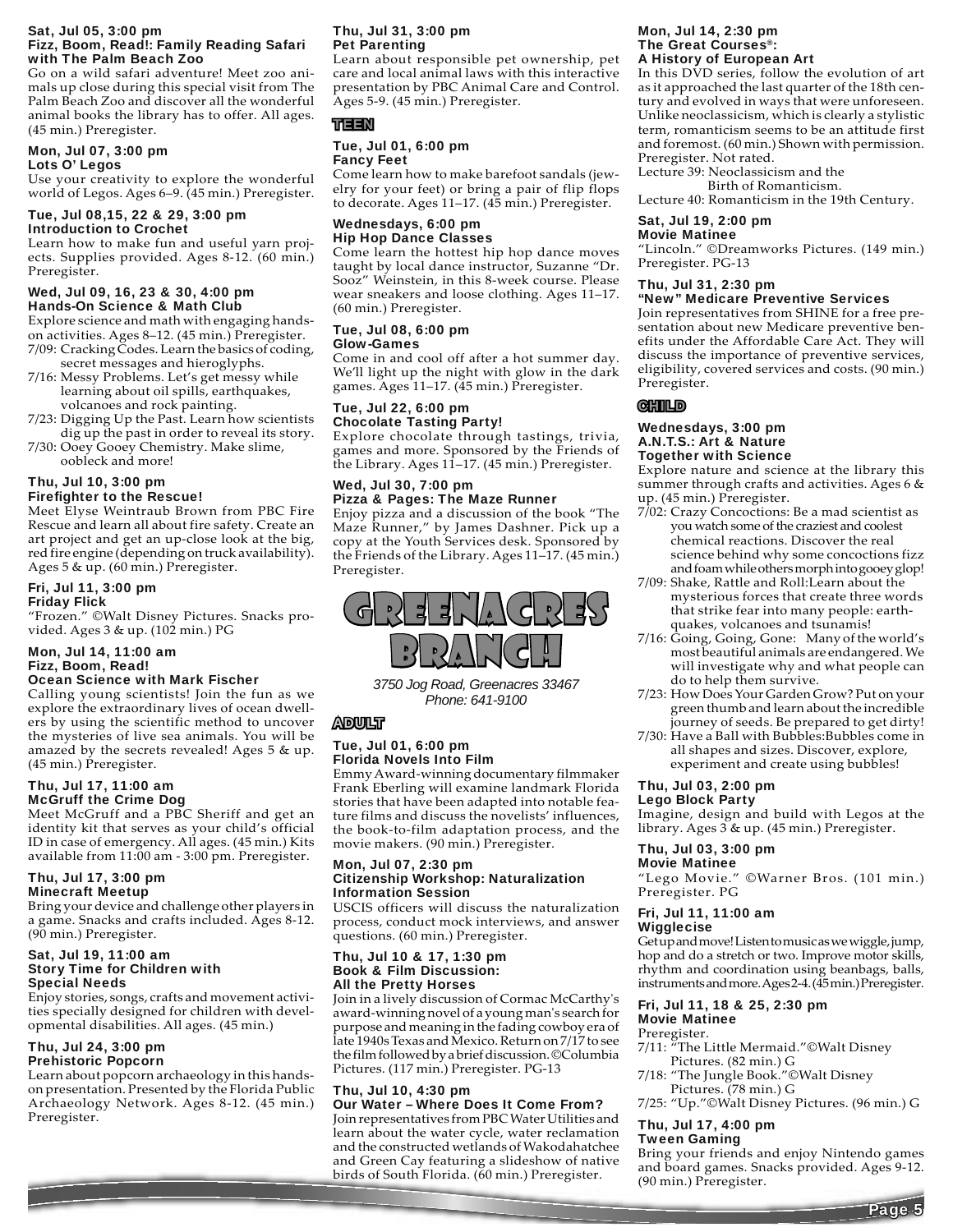#### Fri, Jul 18, 10:30 am Fizz, Boom, Read! Ocean Science with Mark Fischer

Calling young scientists! Join the fun as we explore the extraordinary lives of ocean dwellers by using the scientific method to uncover the mysteries of live sea animals. You will be amazed by the secrets revealed! Ages 5 & up. (45 min.) Preregister.

#### Tue, Jul 22, 6:30 pm Martes, 22 de julio, 6:30 pm Bilingual Family Story Time & Bingo Hora de Cuentos bilingüe para la Familia y Bingo

Enjoy bilingual stories, sing songs and play bingo. Ages 3 & up. (45 min.) Preregister. Disfruten cuentos bilingües, canten canciones y juegen bingo. Edades 3 en adelante. (45 min.) Se requiere registrarse.

#### Thu, Jul 24, 3:00 pm It's a Barbie World

Doll enthusiast Gina Morelli will explore the history of Barbie's creation and careers with a multimedia presentation. Learn some trivia about the world's most famous doll and then enjoy designing your own unique outfit. Collector dolls will be available for viewing and a variety of books available for check out. Ages 7-12. (45 min.) Preregister.

#### Fri, Jul 25, 11:00 am Movin' and Groovin'

It's a Library Dance Party! So dance, sing and move along to some favorite tunes and learn a new dance or two. Ages 5-8. (45 min.) Preregister.

## Sat, Jul 26, 11:00 am

### Over the Rainbow

What's all the hubbub over rainbow loom bracelets? Find out as we learn how to turn colorful rubber bands into fashion statements. Ages 8-12. (45 min.) Preregister.

#### TEEN

#### Sat, Jul 12, 2:00 pm Movie Matinee for Teens

"The Hunger Games: Catching Fire." ©Lions Gate Films, Inc. Keep cool while making a unique key chain and watching a hot movie. Snacks provided. Ages 13-17. (146 min.) Preregister. PG-13

#### Mon, Jul 21, 3:00 pm Club Anime

Interested in anime? Already a fan or curious to know what it's all about? Join us for old and new favorites plus snacks and socializing. We'll view some anime episodes and make a manga craft. Ages 12-17. (60 min.) Preregister.



*14350 Hagen Ranch Road, Delray Beach, FL 33446 Phone: 894-7500*

### ADULT

Page 6

#### Tuesdays, 2:00 pm Poetry Workshop

Award-winning poet Stacie Kiner critiques and discusses some of the world's finest contemporary and classic poetry. (75 min.)

#### Tuesdays, 3:30 pm Spanish in Practice: Intermediate

Practice speaking Spanish in conversations about food, travel, news and more. An intermediate knowledge of the language is required. (90 min.)

#### Wednesdays, 10:30 am Knit & Crochet with Project Linus

Knit and crochet with expert "blanketeers." The crafts you make go to children in need. Bring your favorite pattern and needles, bright yarn and a giving spirit. (90 min.)

#### Mon, Jul 07, 2:00 pm Book/Film Discussion

"For Whom the Bell Tolls." ©Universal Pictures. (130 min.) Join Stacie Kiner for a book/film discussion of Ernest Hemingway's classic story. (3 hr.) Not rated.

#### Mon, Jul 07, 4:00 pm Storytelling: I'll Tell You Mine, If You'll Tell Me Yours ...

Get together with storyteller Glad McLeod and let's have fun sharing our stories. (60 min.)

### Wed, Jul 09, 2:00 pm Writers' Workshop

Bring your ideas, questions and written work to this monthly workshop, facilitated by Mr. Bernard Block, and offer and accept constructive criticism and comments in a relaxed and supportive atmosphere. Limit of 10. (90 min.) Preregister.

### Mon, Jul 14, 2:00 pm Palm Tran & Palm Tran Connection

Come learn about both Palm Tran's fixed route bus service, as well as the Palm Tran Connection door to door transportation for disabled (including application process and eligibility requirements). Bus routes serving the Delray Beach area will be covered. (60 min.) Preregister.

#### Tue, Jul 15, 7:00 pm The Interesting & Tragic Life of Mark Twain

In his time, Mark Twain was arguably the most famous man in the world. His name is synonymous with innocence and nostalgia, with painting fences and Mississippi River rafts, with Princes, Paupers, and Connecticut Yankees. However, much more lies behind the man in the white suit, including a darker side. This talk surveys the interesting life of Mark Twain. With Dr. Matt Klauza, a professor at Palm Beach State College. (90 min.) Preregister.

### Thu, Jul 17, 2:00 pm Connecting With Your Inner Self

Maisie Ross, a Certified Family Life Educator from the PBC Extension Service, leads a discussion about topics such as fears, aging, changing obstacles into opportunities, dealing with problems optimistically, and appreciating where you are in life. (90 min.) Preregister.

#### Sun, Jul 27, 3:00 pm Edible Book Contest

Show off your entry or support your neighbors, friends and family by coming out and voting for your favorite. Individuals or groups interested in entering the contest can pick up the guidelines and an entry form and return it by Jul 21. Entries limited to the first 15 to register. Prizes will be given for 1st (\$35) and 2nd place (\$15) in the form of Barnes & Noble gift cards. (60 min.)

#### Mon, Jul 28, 2:00 pm Creative Lettering: Fonts & Styles

Add personality to any creative memory craft or journaling page through handwritten lettering: From addressing and penning letters to writing names on gift tags and place cards. Supplies provided. Limit of 15. (90 min.) Preregister.

#### Wed, Jul 30, 2:00 pm View & Discuss: "5 Broken Cameras"

©PBS. Nominated for an Oscar®, "5 Broken Cameras" is a deeply personal first-hand account of life and nonviolent resistance in Bil'in, a West Bank village where Israel is building a security fence. Palestinian Emad Burnat, who bought his first camera in 2005 to record the birth of his youngest son, shot the film and Israeli filmmaker Guy Davidi co-directed. A discussion, moderated by Dr. Eric J. Hanne of Florida Atlantic University, will follow. This event is in collaboration with POV, PBS' award-winning, nonfiction film series. Tickets available starting Jul 21. (2 hr.) Not rated.

#### Thu, Jul 31, 2:00 pm Short, Short Film Festival

Let your creativity show with a short, short film (up to 5 minutes). Open to ages 12 & up. Limited to first 15 entries. Five finalists will be selected to have their film shown at the festival. One winner will receive a \$50 Best Buy gift card. Entry deadline 7/20/14. Pick up Entry Form, guidelines and Release Form at the Information Desk. Entries will not be accepted without an attached Entry Form and Release Form. For access to video editing software @ your library please contact the Serials Department at 561-233-2600 for details on using our new CreationStation, located at our Main Library in West Palm Beach. Details on the CreationStation can be found at: www.pbclibrary.org/creationstation. (60 min.) Preregister.

### **GHILD**

ello Ta

a de la companya de la companya de la companya de la companya de la companya de la companya de la companya de<br>La companya de la companya de la companya de la companya de la companya de la companya de la companya de la co

#### Tue, Jul 01, 2:00 pm Sticking & Stamping

There's crafty fun to be had with fun foam stickers and stamps in silly shapes and lots of colors. You can make a funny face with stickers or make a great picture to take home or make both! Ages 2-5. (30 min.) Preregister.

#### Wednesdays, 2:00 pm Summer Science Club

Ages 8-12. (60 min.) Preregister.

- 7/02: Fact or Fiction?: This week we will discuss strange scientific phenomena. Is time travel a possibility? What are black holes? The Loch Ness monster might not be real but learn about other strange creatures that are and more.
- 7/09: Extreme Weather!: Learn all about torna does, hurricanes, lightning and other extreme weather, then build your own ther mometer so you can forecast the weather too.
- 7/16: Crime Scene Science: See if you have what it takes to be a crime scene investigator as we explore forensics by taking finger prints, witness accounts and analyzing a secret
- 7/23: Using Your Senses: Experiment with your five senses and learn how optical illusions work.
- 7/30: Mad Science!: For our final week we will have fun and make a mess creating some ooey gooey slime!



We have free **Classes on software** that you need for your job **AND your** personal life!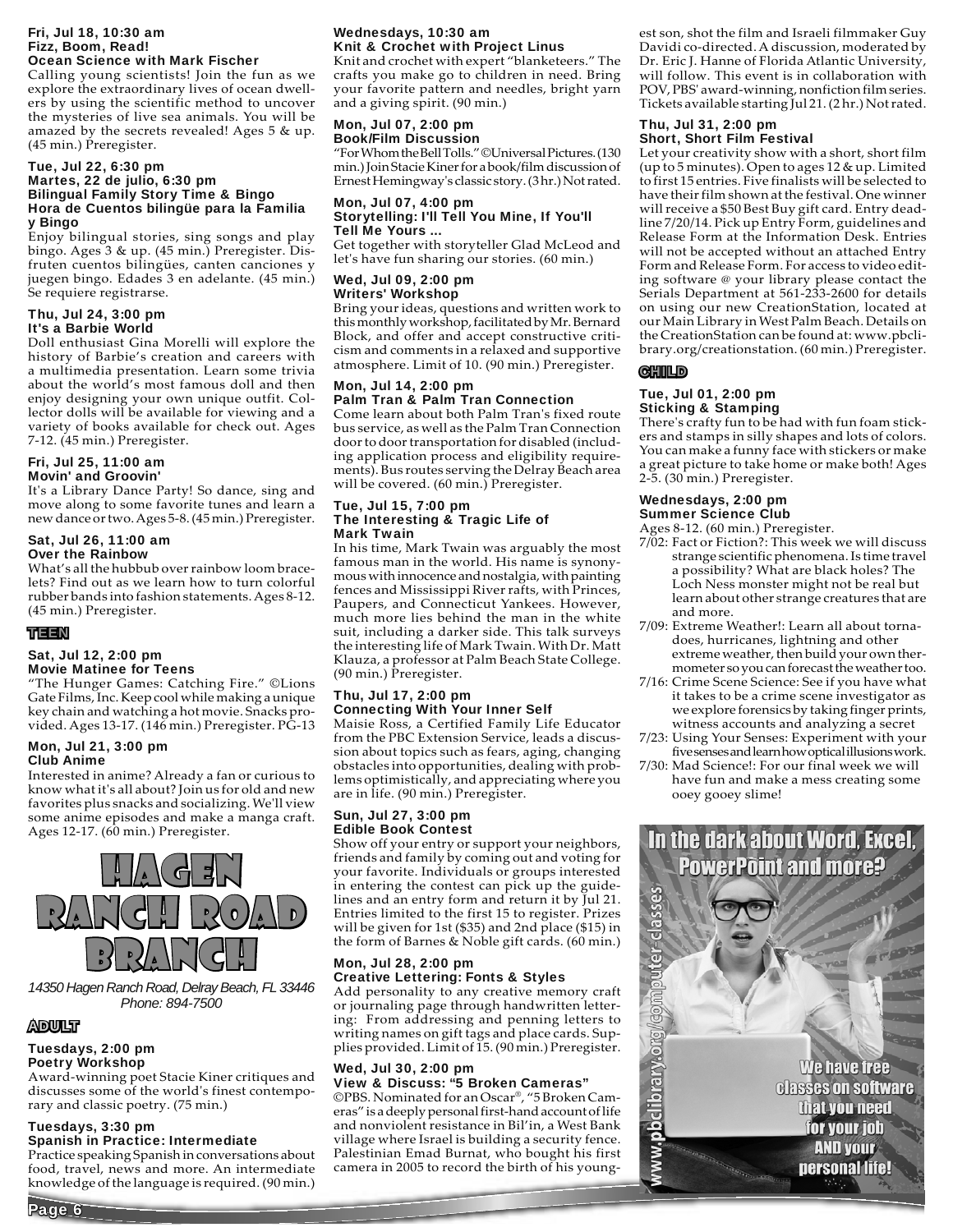### Mon, Jul 07, 11:00 am

### Movie Morning

"Pinocchio." ©Walt Disney Pictures. (88 min.) Preregister. G

#### Tue, Jul 08, 3:00 pm Let's Celebrate World Cup 2014

Celebrate the final match of the World Cup by playing Soccer Wii games and tabletop soccer. Make crafts and learn about the host country, Brazil. Ages 6-12. (60 min.) Preregister.

#### Fri, Jul 11, 1:00 pm Build-A-Bot

To design your own robot, first, dismantle some old computers and rummage through some interesting junk, next, taking a key or button from here and a bit of circuitry from there, and, voila! You've got a mechanized companion to listen to a story or two with you. Ages 8-12. (60 min.) Preregister.

#### Fri, Jul 18, 1:00 pm Build-A-Bug

Insects are weird and wonderful creatures that we'll study and then make some of our own design using materials we find at hand. Get ready to make a little bit of a mess with paint, glue and other assorted fun stuff. Ages 5-8. (60 min.) Preregister.

#### Fri, Jul 25, 10:00 am Fizz, Boom, Read! Ocean Science with Mark Fischer

Calling young scientists! Join the fun as we explore the extraordinary lives of ocean dwellers by using the scientific method to uncover the mysteries of live sea animals. You will be amazed by the secrets revealed! Ages 5 & up. (45 min.) Preregister.

#### Tue, Jul 29, 2:00 pm Night Sky Exploration

Constellations wheeling through the night sky will be the "focus" of our program. We'll explore the stars above us through stories, a computer program and with flashlights. Bring a flashlight, if possible, since library supplies are limited to use on premises. Ages 7-12. (60 min.) Preregister.



*705 Military Trail, Jupiter 33458 Phone: 744-2301*

#### ADULT

#### Thu, Jul 17, 6:00 pm Game Night

Unplug and enjoy classic games like Scrabble or bring your own favorite board game to share and play with others. (90 min.) Preregister.

#### Tue, Jul 22, 2:00 pm Hurricane Preparedness for Inland Communities

Bill Firestone, disaster volunteer of the Red Cross, will explain the Red Cross seven recommended hurricane preparedness steps as well as the fresh water hazard and impact on inland communities. Q&A to follow. (60 min.) Preregister.

### Wed, Jul 23, 10:00 am eBook Assistance: One-on-One

Call to make an appointment with a librarian to learn how you can borrow eBooks from the library for free. Bring your compatible eReader, laptop or mobile device. (30 min.)

#### Thu, Jul 24, 6:30 pm Intro to Computer Programming

Do you have an idea for the next great app or want to learn and understand the technology shaping your world? Learn what coding is and about the resources available online and at the library to help you get started. (60 min.) Preregister.

### Sat, Jul 26, 2:00 pm

Up Close: A Microscopic Look at Insects

Photographer Colin Hutton will display and speak about his stunning macro photography of insects. This up close look at the world of insects will amaze you and show why we shouldn't fear them. (60 min.) Preregister.

#### Wed, Jul 30, 2:00 pm TED Talks: Science

View talks from the world's most inspired thinkers, available at TED.com, on topics like new technology, health and the brain. (60 min.) Preregister.

#### Thu, Jul 31, 2:00 pm El Sol's Sunshine Organic Community Garden

Alyssa Wood of El Sol will speak about what community gardening is and how it is becoming more prevalent as well as the benefits they provide. Learn about the El Sol Sunshine Organic Community Garden in Jupiter and how you may get involved. (60 min.) Preregister.

### CHILD

### Sun, Jul 06, 1:00 pm

Block Party: Legos in the Library Get creative and have fun building with our Lego collection. Ages 5-10. (60 min.) Preregister.

#### Mon, Jul 07, 11:00 am Toddler Collage

Dress to get messy and create wonderful works of art using feathers, fabric, tissue paper, pompoms, yarn and glue. Ages 2-3. (30 min.) Preregister.

#### Tue, Jul 08 & 22, 3:00 pm Tween Tuesdays

Create something all your own with our quick and easy crafts chosen especially for tweens. Ages 8-12. (45 min.) Preregister.

### Wed, Jul 09 & 23, 3:00 pm Cool Summer Science

Enjoy cool summer activities that explore the wonders of science. Ages 6-10. (45 min.) Preregister.

#### Wed, Jul 16, 1:30 pm Movie Singalong!

"Frozen." ©Walt Disney Pictures. (102 min.) Come dressed as Anna, Elsa or any of your other favorite Disney characters. Be prepared to sing and dance to your favorite songs as we watch this popular movie. Ages 4-12. (102 min.) Preregister. PG

#### Thu, Jul 17, 2:30 pm All Aboard!

Toot toot! Meet us at the Story Time Station, where we'll get on board for stories about one of our favorite ways to sight-see. Songs, activities and a craft too! Ages 3-5. (45 min.) Preregister.

#### Mon, Jul 21, 10:30 am Fizz, Boom, Read! Ocean Science with Mark Fischer

Calling young scientists! Join the fun as we explore the extraordinary lives of ocean dwellers by using the scientific method to uncover the mysteries of live sea animals. You will be amazed by the secrets revealed! Ages 5 & up. (45 min.) Preregister.

### Mon, Jul 28, 11:00 am Wigglecise

Wiggle your way to the library to listen to music and dance with us! Improve motor skills, rhythm and coordination using beanbags, bells and more. Ages 3-5. (45 min.) Preregister.

### TEEN

#### Wed, Jul 16, 6:00 pm Teen Titles and Tea

Gather with other book lovers and discuss your favorite title, series, fictional love match ... the possibilities are endless! Tea and other beverages will be served with light refreshments. Ages 12-17. (45 min.) Preregister.

#### Wed, Jul 30, 6:00 pm Candy Mosaics

Construct your own colorful pattern or picture using only sugary treats as your materials! Take a picture, it'll last longer - because you can eat them when you're done! Ages 12-17. (45 min.) Preregister.



*4020 Lantana Road, Lake Worth, Florida 33462 Phone: 304-4500*

### ADULT

#### Mon, Jul 07 & 28, 2:00 pm eBooks - One-on-one Assistance

Call for an appointment with a librarian and learn how to borrow the library's eBooks. Bring your compatible eReader, laptop, tablet or compatible mobile device and your laptop computer. (30 min.) Preregister.

### Tue, Jul 08, 15, 22 & 29, 10:00 am

#### Job Help Center

Our librarians can help you with all your job search needs from creating a résumé to applying for a job online. (2 hr.)

#### Wed, Jul 16, 2:00 pm Coupon Strategies

Financial education specialist Christie Hardcastle will teach you how to save on groceries with expert couponing tips. (90 min.) Preregister.

#### Martes, 22 de julio, 7:00 pm Tue, Jul 22, 7:00 pm

#### 1-2-3 Salsa!

¡Ven y disfruta de este baile latino! Aprenderás pasos básicos de Salsa gozando de este ritmo tropical. (90 min.) Se requiere registrarse. You'll be delighted to learn Salsa's basic steps while you enjoy this tropical rhythm. (90 min.) Preregister.

#### Wed, Jul 23, 2:00 pm Learn to Let Go of Clutter

Kathy Andio, PBSC instructor and member of the National Association of Professional Organizers, will share the underlying reasons for your clutter and provide strategies to motivate you to "let go of all that stuff." (60 min.) Preregister.

#### Thu, Jul 24, 2:00 pm The American Novel Since 1945

View two lectures from the Yale Open Courses series on "Franny & Zooey," by J.D. Salinger, led by professor Amy Hungerford, and then stay for a short discussion of the book. Pick up a copy of the book at the Information Desk. Shown with permission. (2 hr.) Preregister. Not rated.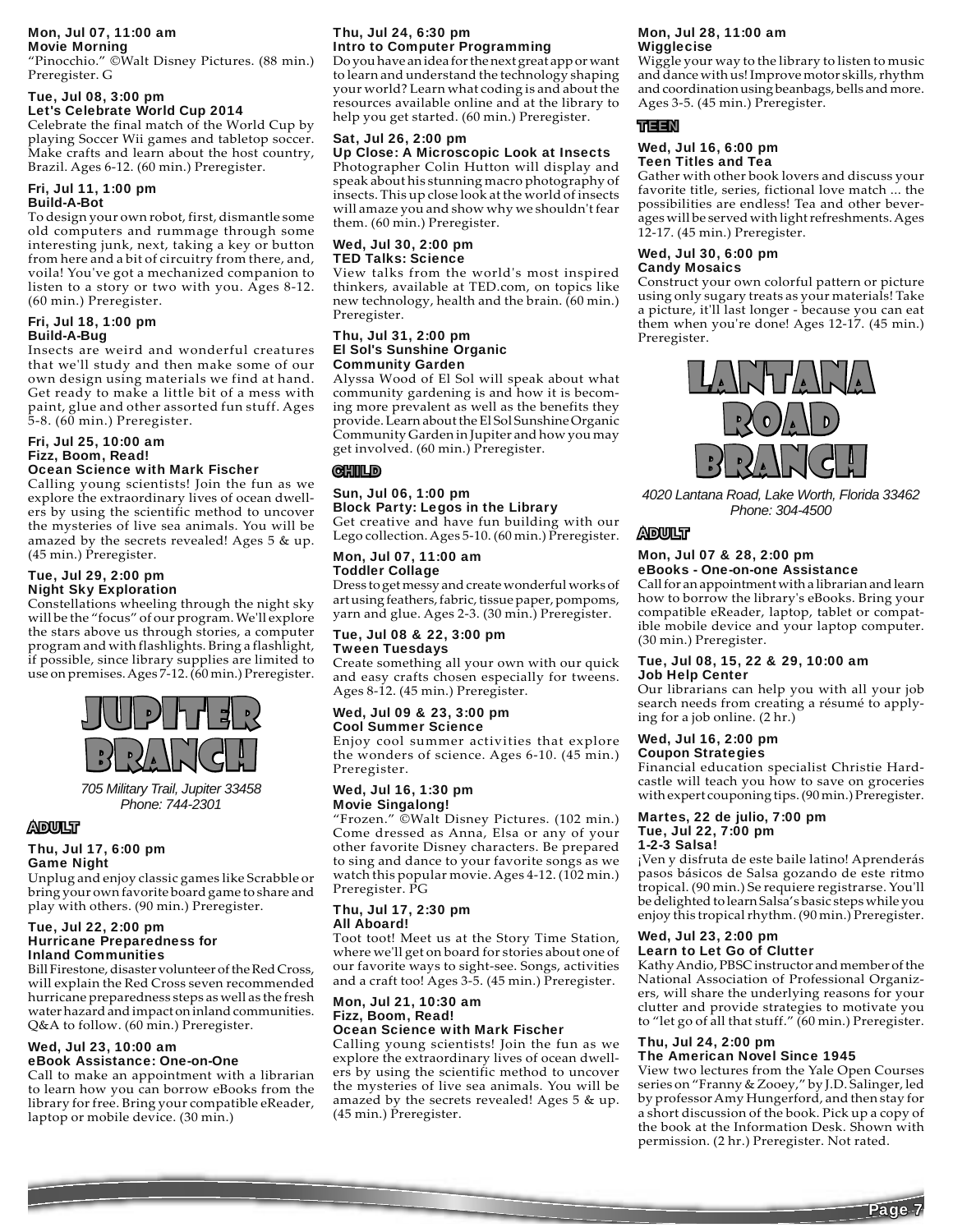### **CHILD**

#### Tue, Jul 01, 2:30 pm Science For Tots

This is the final program of a four-week hands-on workshop for young scientists. We'll explore a different topic through experiments and activities each week. Come dressed to get messy. For ages 3-5. (90 min.) Preregister.

#### Tue, Jul 01, 3:30 pm Create a Board Game!

Come try to create a board game in an hour! Ages 7 & up. (60 min.) Preregister.

Sat, Jul 05, 10:30 am Fizz, Boom, Read!: Family Reading Safari with The Palm Beach Zoo

Go on a wild safari adventure! Meet zoo animals up close during this special visit from The Palm Beach Zoo and discover all the wonderful animal books the library has to offer. All ages. (45 min.) Preregister.

#### Saturdays, 2:30 pm Harry Potter Summer

Remember to wear your house pins! Ages 7 & up. (60 min.) Preregister.

7/05: History of Magic: Think you know your Harry Potter facts? Come and test it out in this trivia class!

- 7/12: Astronomy: Don't get sucked into the black hole as we explore the stars and planets of our galaxy.
- 7/19: Charms and Transfigurations: We will have wand making and then test them out in some transfiguration games. Can you guess what you've been turned into?
- 7/26: Defense Against the Dark Arts: Can you fend off dementors and find all the horcruxes? Then we need your help!

#### Tue, Jul 08, 15, 22 & 29, 2:30 pm Art For Tots!

Now onto July for four weeks of art! We'll explore different techniques to create beautiful artworks. Come dressed to get messy. For artists aged 3-5. (90 min.) Preregister.

#### Tue, Jul 08, 3:00 pm Fashion Collage

Make a trendy collage from magazine clippings. Ages 8 & up. (60 min) Preregister.

#### Fri, Jul 11, 18 & 25, 11:30 am Chess Club

Come learn how to play this fascinating game. If you already know how to play, join us to play a few games! Ages 8-12. (60 min.) Preregister.

#### Fri, Jul 18, 3:00 pm Fizz, Boom, Read! Ocean Science with Mark Fischer

Calling young scientists! Join the fun as we explore the extraordinary lives of ocean dwellers by using the scientific method to uncover the mysteries of live sea animals. You will be amazed by the secrets revealed! Ages 5 & up. (45 min.) Preregister.

## Sun, Jul 20, 2:00 pm

National Lollipop Day

Children will make a lollipop craft, sway to music, and listen to sugary sweet stories. Ages 4-7. (45 min.) Preregister.

#### Sat, Jul 26, 11:00 am Teddy Bear Sleepover!

Page 8

Bring your favorite teddy bear to hear some fun stories about bears. Leave your bear to sleep over and drop by the next day to see all of the fun stuff your bear did after hours at the library. Photos will be dispersed to teddy bear owners the next day, so please stop by to claim your bear and pictures! Ages 4-7. (45 min.) Preregister.

### TEEN

### Sun, Jul 06, 2:00 pm Anime/Manga Club

Join us for all kinds of anime and manga fun. Meet friends who enjoy the same thing. Ages 12-17. Preregister.

### Fri, Jul 11, 3:00 pm

Teen Movie Matinee "Mulan." © Walt Disney Pictures. (88 min.) Preregister. G

### Sun, Jul 13, 2:00 pm

A Sundae on Sunday, with Books! Bring whatever you're reading or have read and enjoyed; books, mangas, graphic novels, blogs, magazines, etc. to discuss with others, whilst making and enjoying ice cream sundaes. If you enjoy writing, bring some of your own work to share with others! Ages 11 & up. (60 min.) Preregister.

#### Thu, Jul 17, 6:30 pm Teen Hangout

Come hang out and do whatever ... play Wii, board games or card games, read, or just chat with friends. Ages 12-17. (60 min.) Preregister.

### Fri, Jul 25, 3:00 pm Teen Movie Matinee!

"Warm Bodies." © Summit Entertainment. (98 min.) Preregister. PG-13

#### Tue, Jul 29, 3:00 pm Teen Art Club

Love to draw and create? Come and hang with us! We might even have a special art project this month. Ages 11 & up. (60 min.)Preregister.



*525 Bacom Point Road, Pahokee 33476 Phone: 924-5928*

### CHILD

#### Tue, Jul 01, 3:00 pm Thu, Jul 03, 2:00 pm or 3:00 pm Fizz, Boom, FUN!

What do you get when you combine science jokes, homemade soda and experiments that really pop? Fizz, boom, fun! Ages 5 & up. (45 min.) Preregister.

#### Wednesdays, 3:00 pm Wonderful Wednesdays: Summer Arts & Crafts

Join us for cool, summertime fun and express yourself through a variety of creative projects! Ages 5 & up. (45 min.) Preregister.

### Thursdays, 10:00 am

Summer Story Times Stories, music and creative activities for children and their parents. Ages 3-5. (45 min.) Preregister.

#### Tue, Jul 08, 3:00 pm Thu, Jul 10, 2:00 pm or 3:00 pm Fri, Jul 11, 10:30 am or 2:00 pm Name That Sea Creature!

Guess who's coming to our coral reef? Help create amazing sea life and a fabulous coral reef mural! Ages  $5 \&$  up. (45 min.) Preregister.

### Tue, Jul 15, 3:00 pm Fri, Jul 18, 10:30 am or 2:00 pm Watered Down!

More fun with sea life and ocean lore! Ages 5 & up. (45 min.) Preregister.

#### Thu, Jul 17, 3:00 pm Fizz, Boom, Read! Ocean Science with Mark Fischer

Calling young scientists! Join the fun as we explore the extraordinary lives of ocean dwellers by using the scientific method to uncover the mysteries of live sea animals. You will be amazed by the secrets revealed! Ages 5 & up. (45 min.) Preregister.

#### Tue, Jul 22, 10:00 am Toddler Story Times

Stories, music and creative activities for our youngest patrons and their parents. Ages 1-2. (45 min.) Preregister.

#### Tue, Jul 22, 3:00 pm Thu, Jul 24, 2:00 pm or 3:00 pm Fri, Jul 25, 10:30 am or 2:00 pm Color Splash!

Make waves and express yourself at this adventure in color! Ages 5 & up. (45 min.) Preregister.

#### Thu, Jul 31, 2:00 pm or 3:00 pm Goo Day!

Discover secret formulas for creating slime, goo and other fairly revolting concoctions! Ages 5 & up. (45 min.) Preregister.



*3650 Summit Boulevard, West Palm Beach 33406 Phone: 233-2600*

### ADULT

#### Tue, Jul 08 & 22, 1:00 pm CreationStation Demonstration

Learn about the CreationStation digital media lab at the Main Library. Library staff will demonstrate one way that CreationStation can be used to create multi-media projects. You'll also find out how you can share your work on the CreationStation website. Registration is limited. (30 min.) Preregister.

7/08: Recording music using Excite software. 7/22: Scanning images and slides.

#### Wed, Jul 09, 6:00 pm Nail Art Salon

Learn how to create unique nail designs on your nails or a friend's nails. Our certified beauty technician will be on hand to help you create the latest in nail art. Use designs from books for inspiration! All materials supplied. (60 min.) Preregister.

#### Thu, Jul 10, 1:00 pm Introduction to Finding Funders for Nonprofit Organizations

Learn how to find funders for your nonprofit organization with the Foundation Center's comprehensive research tool, Foundation Directory Online. (60 min.) Preregister.

#### Thu, Jul 10, 17, 24 & 31, 2:00 pm Speak with a Specialist

We have specialists in the areas of Consumer Health Information, Government Research and Business Information, plus staff that can answer computer and mobile device questions. Make an appointment so we can match you with the appropriate specialist. (30 min.) Preregister.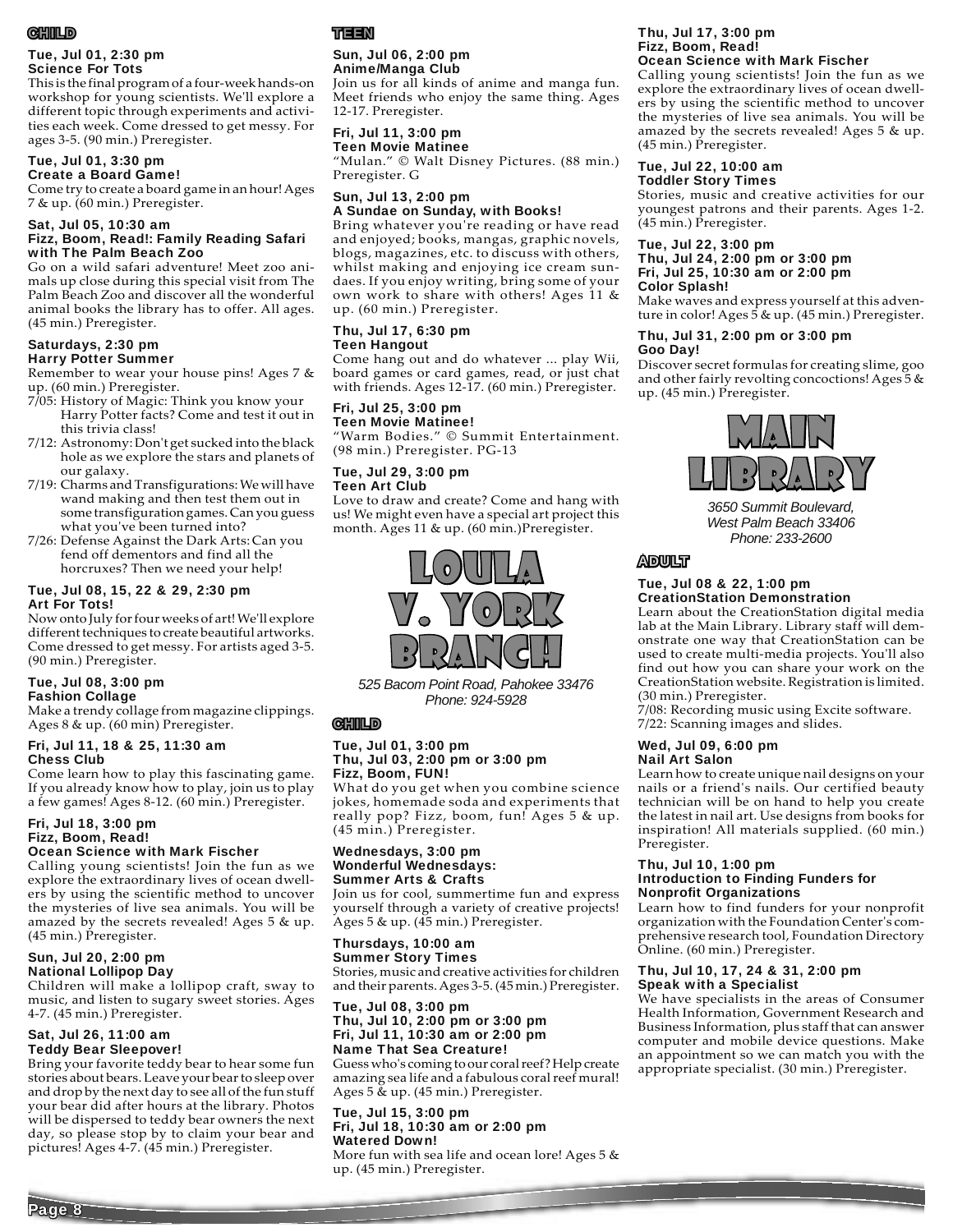#### Thu, Jul 10, 2:00 pm How to Market Your Company After **Minority Certification**

This presentation will propel your business into a new direction! We will assist you in determining the markets which are suitable for your products

and services. You will develop an understanding of how to align your business with the agency that is suitable for your business model. Marketing tips will be provided as well as a reading list. Speaker: Jackie Rule, Consultant, Palm Beach State College's Small Business Development Center (SBDC). Co-sponsored by Office of Small Business Assistance of Palm Beach County (OSBA) and Palm Beach State College SBDC. (2 hr.) Call the SBDC at 561-862-4726 to Preregister.

#### Jueves, 10 y 31 de julio, 6:30 pm Thu, Jul 10 & 31, 6:30 pm 1-2-3 Salsa!

¡Ven y disfruta de este baile latino! Aprenderás pasos básicos de Salsa gozando de este ritmo tropical. (90 min.) You'll be delighted to learn basic steps while you enjoy this tropical rhythm. (90 min.) Preregister.

#### Sat, Jul 12, 19 & 26, 9:15 am Sat, Aug 02, 9:15 am Yoga @ Your Library!

Join us for this four-week series of beginner's yoga taught by Hegina Rodrigues, a certified Yoga instructor. Please make sure to wear comfortable clothing and bring your own mat. Sponsored by the Friends of the Library. (75 min.) Preregister.

### Tue, Jul 15, 6:30 pm

Portrait Demonstration with Renée Plevy This award-winning artist will demonstrate how to paint a portrait by creating an oil sketch of an audience member, while sharing personal anecdotes about the famous people she's painted and being part of the New York arts scene. (90 min.) Preregister.

#### Wed, Jul 16, 2:00 pm My Loved One has Alzheimer's ... What's Next?

Please join Andraya Brennan from Alzheimer's Care Resource Center. You will learn about managing the increasingly complex and shifting landscape of health care for your recently diagnosed spouse, parent or friend with Alzheimer's disease. Gain insight and knowledge based on Ms. Brennan's experience as a health care administrator and community leader. (60 min.) Preregister.

### Miércoles, 16, 23, 30 de julio, 2:00 pm Asistencia Individualizada: Computadoras

#### (One-on-One Computer Assistance, in Spanish)

¿Desea aprender como utilizar el ratón y el teclado? ¿Crear una cuenta de correo electrónico? ¿Aprender a utilizar el internet? ¿Crear un documento en Microsoft Word? Llame y haga una cita con un especialista que le asistirá en español. (30 min.) Se require registrarse.

#### Thu, Jul 17, 2:30 pm Learning Express - The New Version! And How Will It Help Me?

Learning Express is an online database with skillbuilding exercises, test preparation materials and practice exams. Our Business Librarian will show you how to use it to access practice tests for the new 2014 GED®, SAT®, FCAT, firefighter and postal worker exams, and many more. Also learn techniques using this database for job-searching, résumé-writing, interviewing, workplace skills and more. (60 min.) Preregister.

#### Jueves, 17 de julio, 6:30 pm Club de Lectura en Español (Book Discussion, in Spanish)

Venga para una conversación literaria entre amigos de la lectura. Para encontrar el libro de este mes, visite el Mostrador de Circulación en la Biblioteca Principal o llame al 561-233-2600. (60 min.)

# **Download free audiobooks and eBooks for your portable device.**



**http://palmbeach.lib.overdrive.com/**

#### Fri, Jul 18, 2:00 pm Movies at Main

"The Monuments Men." ©Columbia Pictures. (112 min.) PG-13

### Wed, Jul 23, 2:00 pm

#### How to Conduct Business with Florida Atlantic University

Did you know that Florida Atlantic University (FAU) is a major research institution? Join us for an informative session with the expert of FAU's Purchasing Department, Anthony Montero, Associate Director. Doing business with this state university could be good for your financial health. He will also provide you with other valuable data regarding the State of Florida's website for business opportunities too. Don't miss this once-a-year session with an expert. Sponsored by Palm Beach State College's Small Business Development Center (SBDC). (2 hr.) Call the SBDC at 561-862-4726 to Preregister.

#### Wed, Jul 23, 6:00 pm Craft Night: Beaded Jewelry

You don't have to be an expert to make spectacular beaded jewelry. Create something unique and gorgeous for yourself or as a special gift. (45 min.) Preregister.

#### Wed, Jul 30, 2:00 pm Access to Your Public Records

What is a public record? How can I access public records in Palm Beach County? Learn more about Palm Beach County's records and where you can find them from a representative of the Clerk & Comptroller's office. (60 min.) Preregister.

### CHILD

#### Thu, Jul 03 & 17, 3:00 pm Geography Club

A very special club that makes learning about the  $50$  states lots of fun! Ages 6-9.  $(45 \text{ min.})$ Preregister.

- 7/03: Review Session: Let's review all we have learned about our amazing 50 states before our very special "Geography Bee." New members are welcome to join in the fun, too!
- 7/17: Geography Bee: Let's see how much you have learned about the 50 states by having a fun bee all about state geography. Bring your friends and family to watch and join in the fun. All children who have knowl edge of the states are welcome to participate.

#### Thu, Jul 03, 4:00 pm Crafts for Independence Day

July 4th is just about here! But, before you see the fireworks, come to the library and create some amazing crafts to celebrate our nation's independence. Ages 4-9. (45 min.) Preregister.

#### Fri, Jul 11, 4:00 pm Be "Money Smart"

It is never too early to learn about the importance of saving and spending money wisely. A representative from Palm Beach County's 4-H Cooperative Extension will present this introduction to money management. Ages 7-11. (45 min.) Preregister.

#### Sat, Jul 12, 2:30 pm Mad Science (Fiction) Story Time

Calling all mad scientists to join us for an out-of-this-world story time! We will read stories, enjoy activities and make an amazing craft with our special science fiction theme. Ages 3-8. (45 min.) Preregister.

#### Tue, Jul 15, 4:00 pm Fizz, Boom, Read! Ocean Science with Mark Fischer

Page-9 Calling young scientists! Join the fun as we explore the extraordinary lives of ocean dwellers by using the scientific method to uncover the mysteries of live sea animals. You will be amazed by the secrets revealed! Ages 5 & up. (45 min.) Preregister.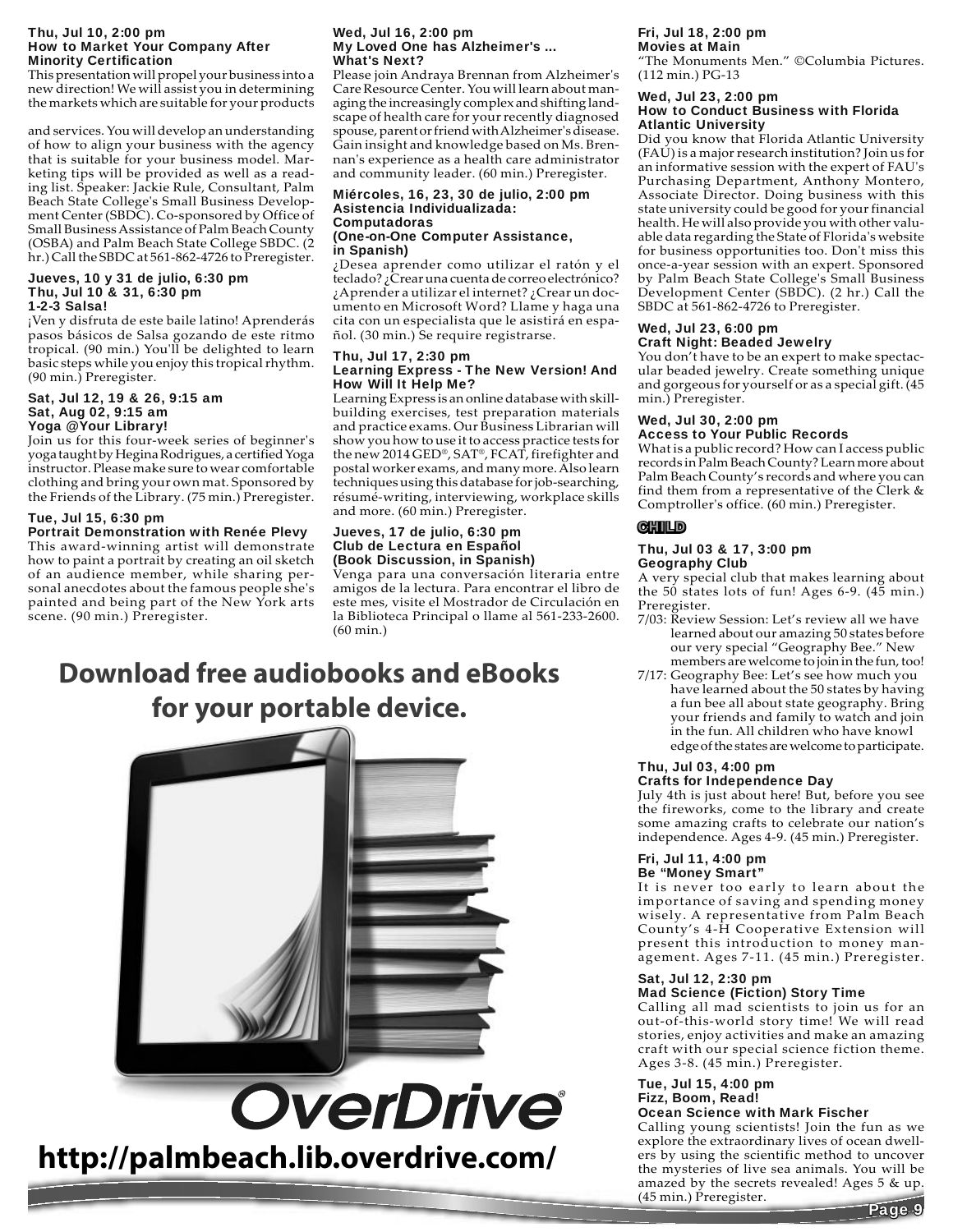#### Sat, Jul 19, 2:30 pm Summertime Crafts

Summertime is a great time for crafting! Bring the whole family for some great, summery arts & crafts this weekend. Ages 5-10. (45 min.) Preregister.

### Tue, Jul 22 & 29, 3:30 pm Fizz, Boom, Read!: Fun with Science

Summer is a great time to explore and have fun with science! Ages 7 & up. (45 min.) Preregister.

- 7/22: The Science of Building: Join us for building competitions that are so much fun, you will never know you are learning about
- science. Who can build the biggest tower made of simple materials? Just remember that your tower will have to stand up to win the prize!
- 7/29: The Science of Boats and Airplanes: Boats float on the water, but can you guess which materials should be used to make a boat? Airplanes fly in the air, but how should we make them so that they can fly through the air? We will learn about the science behind boats and airplanes and do some fun experi ments using all that we learn.

### TEEN

### Sun, Jul 13, 1:00 pm

### Money Management Workshop

Join us for a unique workshop presented by representatives from Palm Beach County's 4-H Cooperative Extension. Teens will learn all about the importance of saving money and will be given the tools to be money smart. Don't miss this wonderful opportunity! Ages 12-17. (3 ½ hr.) Preregister.

#### Tue, Jul 22, 5:00 pm Teen Crafts

It's time to get crafty! Join us for exciting summertime crafts that are just for teens. Ages 12-17. (45 min.) Preregister.

#### Thu, Jul 24 & 31, 2:00 pm Babysitting Workshop

Back by popular demand, PBC Fire Rescue will instruct teens on proper care of infants and children, important things to know when caring for children, safety techniques and everything that great babysitters need to know. Don't miss this important two-part workshop recommended for all teen babysitters, teens who care for younger siblings or family members, and teens currently or planning on working with children. Certificates issued after second session. Ages 12-17. (2 hr.) Preregister.



*5689 Okeechobee Boulevard, West Palm Beach 33417 Phone: 233-1880*

### ADULT

Page 10

#### Mon, Jul 14, 6:00 pm Naturalization Information Session

Get all of your naturalization questions answered by a representative from USCIS. Find out the requirements for naturalization and watch a mock interview. (60 min.) Preregister.

#### Thu, Jul 17, 3:30 pm Go Green, Stay Green

Lana Blackman, Education and Media Specialist with the Solid Waste Authority of PBC, will explain how garbage is transformed into electricity, what to do with household hazardous waste, and proper recycling techniques. (60 min.) Preregister.

#### Thu, Jul 24, 1:30 pm Hurricane Preparedness for Inland Communities

Bill Firestone, disaster volunteer of the Red Cross, will explain the Red Cross seven recommended hurricane preparedness steps as well as the fresh water hazard and impact on inland communities. Q&A to follow. (60 min.) Preregister.

#### Thu, Jul 31, 3:00 pm Adult Summer Book Discussion

Staff will lead a discussion of "Almost Single," by Advaita Kala. Sign up at the Information Desk and check out a copy of the book. (90 min.) Preregister.

### **GHTLI**D

#### Sat, Jul 12, 2:00 pm Paper Bag Day

The paper bag manufacturing machine was patented on this date in 1859! We will celebrate the humble paper bag by making and decorating one without a machine! Ages 5-9. (45 min.) Preregister.

#### Tue, Jul 15, 10:30 am Fizz, Boom, Read! Ocean Science with Mark Fischer

Calling young scientists! Join the fun as we explore the extraordinary lives of ocean dwellers by using the scientific method to uncover the mysteries of live sea animals. You will be amazed by the secrets revealed! Ages 5 & up. (45 min.) Preregister.

#### Sat, Jul 19, 2:30 pm Saturday Summer Cinema

"Despicable Me 2." ©Universal Pictures. (98 min.) PG



*500 Civic Center Way, Royal Palm Beach 33411 Phone: 790-6030*

### ADULT

### Tue, Jul 08, 2:15 pm Discover Axis 360

Library staff will demonstrate how to download eBooks and audiobooks to mobile devices using the libraries latest eBook lending service, Axis 360. (45 min.) Preregister.

#### Tue, Jul 08 & 22, 6:30 pm By Hook or By Crook Crochet Club

Learn basic stitches and socialize while you work on projects. Ages 9 & up and adults. (60 min.) Preregister.

#### Thu, Jul 17 & 31, 10:30 am Computer Assistance: One-on-One

Call for an appointment for one-on-one computer assistance, guidance with research, or help with your eReader in a hands-on session with library staff. Various dates and times available. (30 min.) Preregister.

#### Thu, Jul 31, 2:00 pm Melt and Pour Soapmaking

Learn the basics of making soap at home with your microwave. Materials will be provided. (60 min.) Preregister.

### **GHILD**

Tue, Jul 01 Summer Story Times

### We offer Story Times for various ages. See our separate Story Time listing for dates and times.

#### Tue, Jul 01, 3:00 pm Are You Ready to Lego?

Come and join us to create the tallest tower of blocks you can! Ages 3-6. (45 min.) Preregister.

## Wed, Jul 09, 2:30 pm

Lego Building Crew

Come and play with Legos and make your own creation! Bring a Lego creation of your own to show us what you can do with Legos. See if you can do the "Lego Challenge of the Day"! Ages 7-11. (45 min.) Preregister.

### Wed, Jul 09, 3:30 pm

Wii Gaming Enjoy playing Wii games with your friends and

check out some new books from our collection! Ages 7-12. (60 min.) Preregister.

#### Thu, Jul 10, 2:00 pm Movie Magic @ Your Library

"The NeverEnding Story." ©Warner Bros. Escape the summer heat by watching a cool movie. Ages 8 & up. (94 min.) Preregister. PG

#### Fri, Jul 11, 11:00 am Sat, Jul 26, 11:00 am It's a Craft Bonanza!

Drop in and make as many crafts as you want with the supplies from our Craft Closet. All materials will be provided. Ages 2 & up. (60 min.)

#### Sat, Jul 12, 11:00 am Bookercise: Move, Dance, Wiggle & Shake @ Your Library

Enjoy wiggling and shaking to music while using scarves, egg shakers and other instruments all in the name of reading readiness. Ages 2-6. (45 min.) Preregister.

#### Wed, Jul 16, 3:30 pm Science Adventures

Take a trip to the Royal Palm Beach Branch Library and experience a science adventure! Participate in simple science experiments that make you predict, observe and think! Dress to get messy. Ages 5-8. (45 min.) Preregister.

#### Thu, Jul 17, 3:30 pm Lost in the Library Lab!

Unleash your inner scientist in our secret laboratory. Participate in simple experiments that make you think twice about science and how it affects our daily lives. Dress to get messy. Ages 9-12. (60 min.) Preregister.

### Fri, Jul 18, 10:30 am

Origami in the Morning

Learn about the ancient art of paper folding called origami and make some simple origami crafts. Ages 7-10. (60 min.) Preregister.

#### Fri, Jul 18, 3:30 pm The Cool Creative Kids Club

Experience an afternoon of creativity using a variety of art materials and techniques. All materials will be provided. Ages 7-11. (60 min.) Preregister.

#### Tue, Jul 22, 3:00 pm Fizz, Boom, Read! Ocean Science with Mark Fischer

Calling young scientists! Join the fun as we explore the extraordinary lives of ocean dwellers by using the scientific method to uncover

the mysteries of live sea animals. You will be

amazed by the secrets revealed! Ages 5 & up. (45 min.) Preregister. Fri, Jul 25, 11:00 am

## Sensory Science

Little ones can activate and utilize their five senses with stimulating "science experiences." Dress to get messy. Ages 2-4. (40 min.) Preregister.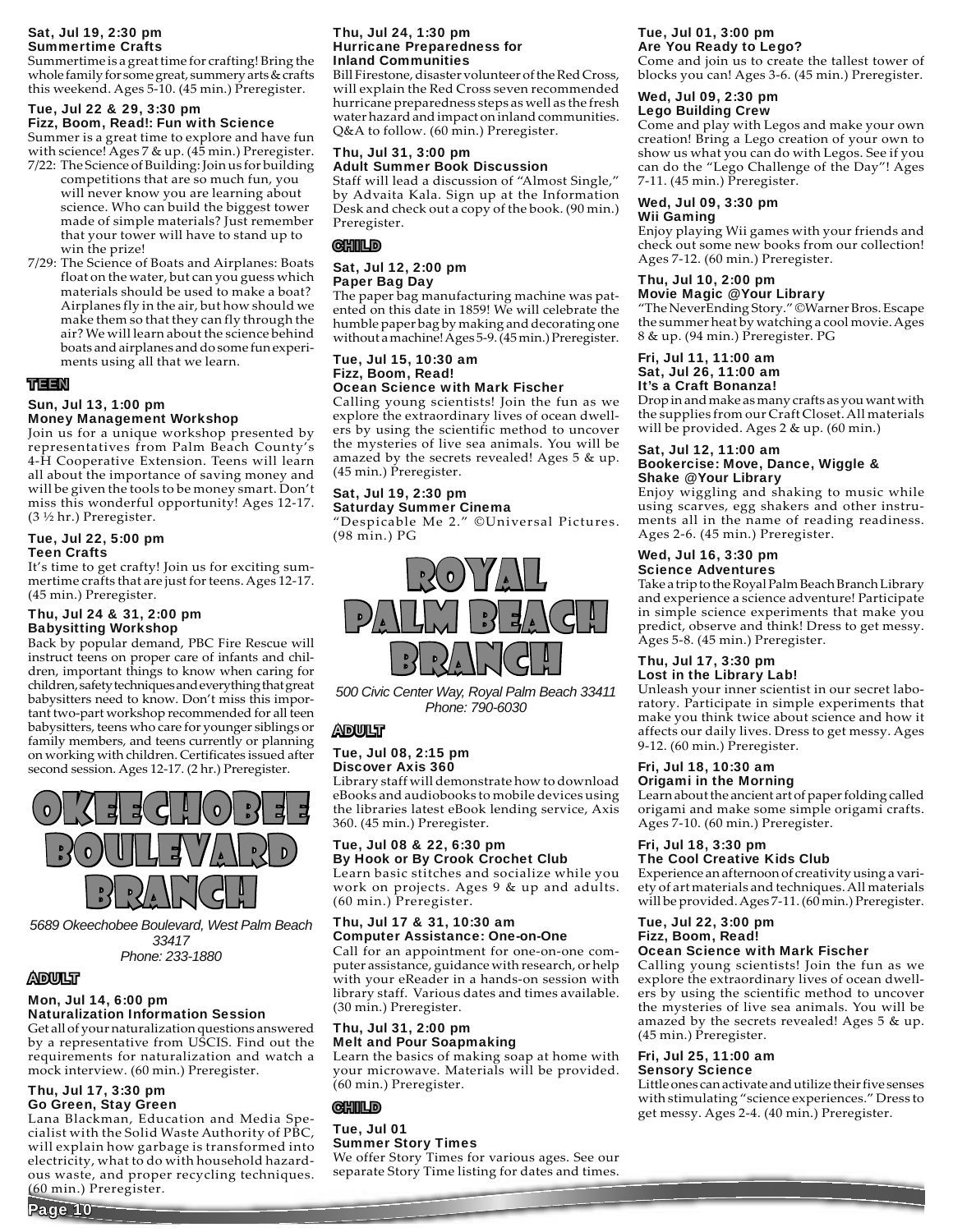#### Mon, Jul 28, 7:00 pm It's Pajamarama Time @ Your Library!

Let your dreams come true! Listen to stories, fingerplays and songs about dreams. Sing and dance to some silly songs and make a special craft to bring home. Don't forget to wear your favorite PJ's! Stuffed animals welcome! Ages 3-6 plus siblings. (45 min.) Preregister.

### Tue, Jul 29, 6:00 pm Movie Magic @ Your Library

"The LEGO Movie." ©Warner Bros. Escape the summer heat and do a related activity while you watch one of the most popular movies of this year. Ages 8 & up. (101 min.) Preregister. PG

#### **TFFN**

Sign up for the Teen Summer Reading Program Teen Reading Frenzy and "spark a reaction"!

#### Sat, Jul 05, 3:00 pm Anime Club

Watch anime, eat Pocky, and check out our newest manga titles. Snacks provided. Ages 12-17. (60 min.) Preregister.

#### Sat, Jul 19, 2:00 pm RPB Teen Xpressions

Are you a writer? A poet? An artist? A musician? Here is your chance to share your original poems, writings, art work, etc. with a group of your peers. Snacks provided. Ages 12-17. (45 min.) Preregister.

#### Sat, Jul 19, 3:00 pm Teen Wii Gaming

Meet your friends at the library for an afternoon of Wii games. Snacks provided. Ages 12-17. (60 min.) Preregister.

#### Wed, Jul 23, 5:00 pm Now Hear This!: Teen Reading Frenzy Teen Summer Science

A representative from the PBC 4-H will show us how we can use common household items to make a "Bee Buzzer" in a hands-on activity that demonstrates the science of sound. Ages 12-17. (60 min.) Preregister.



*461 Old Dixie Highway North, Tequesta 33469 Phone: 746-5970*

### **GHILD**

### Thu, Jul 10, 11:00 am Undersea Fun

Find out who eats peanut butter and jelly fish sandwiches and so much more. Join us for fish "tales," music and fun. Decorate your own stuffed sea animal to take home. Ages 3 & up. (45 min.) Preregister.

#### Thu, Jul 24, 2:00 pm Fizz, Boom, Read! Ocean Science with Mark Fischer

Calling young scientists! Join the fun as we explore the extraordinary lives of ocean dwellers by using the scientific method to uncover the mysteries of live sea animals. You will be amazed by the secrets revealed! Ages 5 & up. (45 min.) Preregister.



*1951 Royal Fern Drive, Wellington 33414 Phone: 790-6070*

### ADULT

### Sat, Jul 12, 2:00 pm

Movie Matinee "Ender's Game." ©Summit Entertainment. (114 min.) Preregister. PG-13

#### Thu, Jul 17, 6:30 pm Adult Craft Night: Decorative Tiles

Create a set of decorative tiles using a variety of techniques. Bring a photocopy of a picture that is 4"x 4" or smaller and a pair of scissors. All other materials are provided. (90 min.) Preregister.

#### Wed, Jul 23, 6:30 pm iPhone Photography Basics

Did you know? The iPhone is the most used camera in the world. In this demonstration learn to shoot, edit/process and share your photographs through native iPhone features as well as specialized Apps. Spend time with Palm Beach Photographic Centre's instructor, Shane Sgrogi, and you'll be well on your way to tapping, swiping and pinching like an iPro. Preregister.

#### Tue, Jul 29, 2:30 pm Book Discussion and TED Talk: "My Stroke of Insight: A Brain Scientist's Personal Journey."

Watch the fascinating TED talk featuring the author Jill Bolte Taylor, brain research scientist, describing how she studied her own stroke as it happened. A lively discussion of both the video and book will follow. (90 min.) Preregister.

### **GHILD**

Children's and Teens' programs are offered on a first-come, first-served basis, unless otherwise stated.

#### Tue, Jul 01, 3:30 pm Happy Birthday, America!

Celebrate our country's Independence Day and create a patriotic lantern. Ages 6 & up. Limit 20. (45 min.)

#### Wednesdays, 3:30 pm Science Club

Dress to get messy. Ages 8-12. Limit 24. (60 min.) 7/02: Salt Art: Art and Science combine for this "magical" process.

- 7/09: Explosions!: Mix together various elements to create different types of explosions!
- 7/16: Constellations:What's in our night sky? Find out as we combine science, mythology and art!
- 7/23: Ocean in a Bottle: Create your own under water world in a bottle using various ocean elements.
- 7/30: Lava Lamps: Have fun making your own lava lamp and discovering this fun chemi cal reaction. Please bring one 16 or 64 oz. clear plastic soda or water bottle with the lid.

#### Mon, Jul 07, 4:00 pm Art Club

Live through your art by exploring different mediums. Dress to get messy. Ages 8 & up. Limit 20. (45+ min.)

#### Tue, Jul 08 & 15, 1:00 pm Dream, Discover, Do

Join us as we talk, sing, read, write and play our way to a brighter future. Take home tips on how to incorporate these five practices of Every Child Ready to Read in your own home. Limit 30. (30 min.) 7/08: Ages 2-3. 7/15: Ages 3-5.

#### Tue, Jul 08, 3:30 pm Not Your Grandma's BINGO

This isn't your grandma's boring Bingo Night. Create your own card and see if luck is on your side. Join the fun and win a prize! Ages 5 & up. Limit 25. (45 min.)

#### Fri, Jul 11, 18 & 25, 2:30 pm Movie Matinee

7/11: "Disney Nature Earth." ©Walt Disney

 Pictures. (90 min.) G 7/18: "Happy Feet." ©Warner Bros. (109 min.) PG 7/25: "The Pirate Fairy." ©Walt Disney Pictures. (80 min.) Not rated.

## Sat, Jul 12, 11:00 am

Nighttime Friends

Enjoy stories, songs and a craft featuring our animal friends that sleep all day and play all night! Ages 2-6. Limit 40. (45 min.)

### Mon, Jul 14, 6:00 pm

### Pokémon League

Bring your DS or Pokémon cards and get ready to battle, trade and make new friends. Ages 6-12. Limit 25. (60 min.)

### Tue, Jul 15, 3:30 pm

Tween Gaming

Bring a friend for Wii gaming and board game fun! Ages 8-12. Limit 24. (90 min.)

#### Thu, Jul 17, 3:00 pm Minion Bookmarks

Design your own minion to save your page throughout the rest of the Summer Reading Program. Ages 5 & up. Limit 20. (45 min.)

### Sat, Jul 19, 1:00 pm

Star Wars Day The force is strong on this day! Celebrate all things Star Wars with games, crafts and more! All ages. (3 hr.)

### Mon, Jul 21, 4:00 pm

Physics Fun

Harness the power of the wind with your own windmill. Ages 8 & up. Limit 20. (45 min.) Firstcome, first-served.

## Sat, Jul 26, 3:00 pm

### Fizz, Boom, Read!: Family Reading Safari with The Palm Beach Zoo

Go on a wild safari adventure! Meet zoo animals up close during this special visit from The Palm Beach Zoo and discover all the wonderful animal books the library has to offer. All ages. (45 min.) Preregister.

#### Mon, Jul 28, 4:00 pm Legos

Builders – create vehicles or buildings out of Lego pieces. Ages 8 & up. Limit 25. (45 min.)

#### Thu, Jul 31, 2:30 pm Fizz, Boom, Read!

### Ocean Science with Mark Fischer

Calling young scientists! Join the fun as we explore the extraordinary lives of ocean dwellers by using the scientific method to uncover the mysteries of live sea animals. You will be amazed by the secrets revealed! Ages 5 & up. (45 min.) Preregister.

### TEEN

#### Thu, Jul 10, 6:00 pm Heart of the Cards

Bring your Yu-Gi-Oh! cards and get ready to battle, trade and make new friends. Snacks provided by the Friends of the Library. Ages  $12 \&$ up. Limit 25. (90 min.)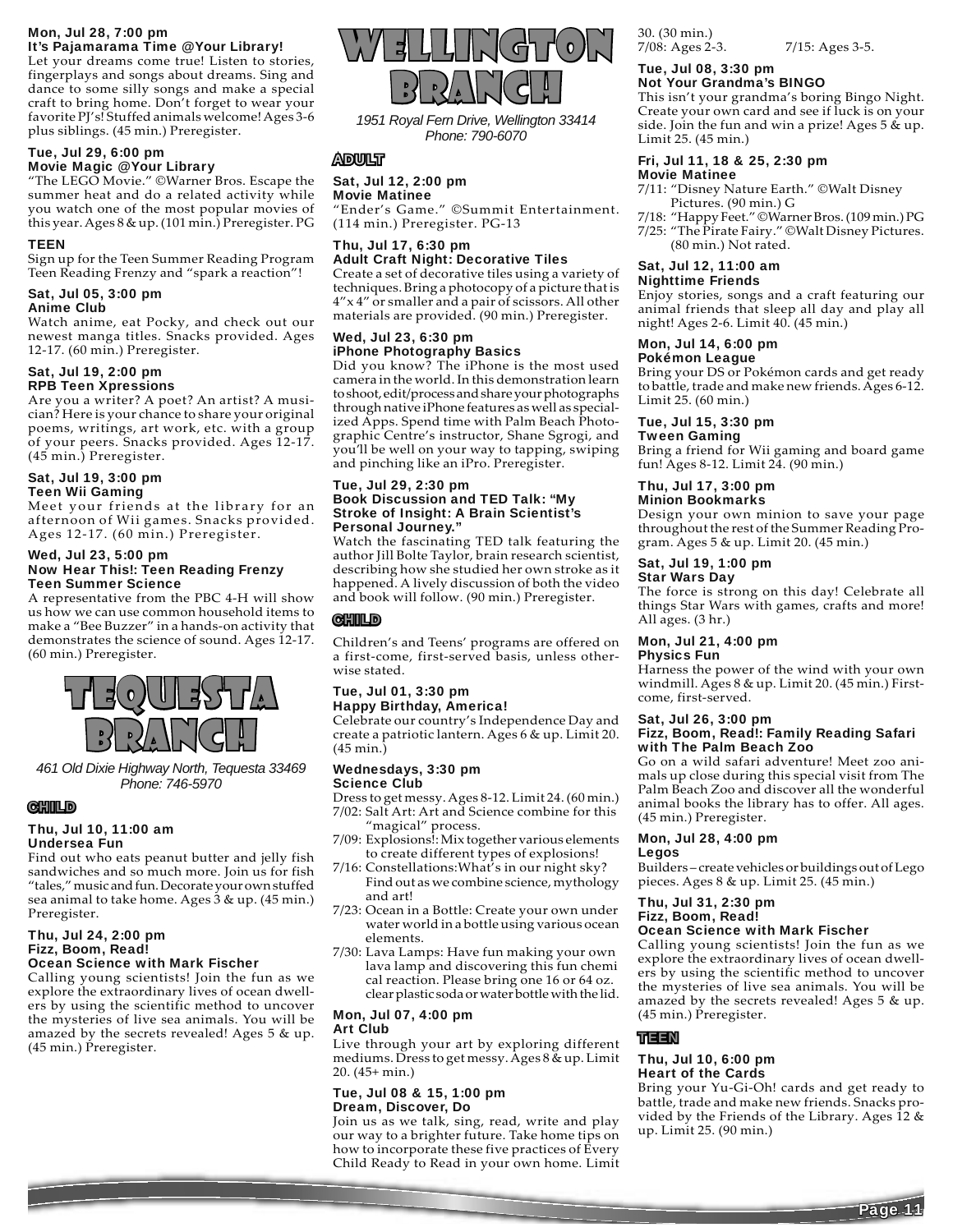#### Tue, Jul 15, 6:00 pm Teen Anime Night

View new anime titles. Snacks provided by the Friends of the Library. Ages 12-17. Limit 25. (45 min.)

### Tue, Jul 22, 6:00 pm

Teen Game Night

Bring a friend for Wii gaming and board game fun! Ages 12-17. Limit 25. (2 hr.)

#### Thu, Jul 24, 6:00 pm Science Fiction Trivia Battle

Do you think you know everything there is to know about science fiction? Join a team and show what you know in this exciting trivia game. Ages 12 & up. Limit 25. (60 min.)



*Phone: 470-1600*

### ADULT

#### Thursdays, 1:00 pm Meryl Streep Film Festival

View a variety of movies spanning the career of this movie icon. Streep has been nominated for a record 18 Academy Awards and has won three times.

- 7/03: "The Bridges of Madison County." ©Warner Bros. (135 min) PG-13
- 7/10: "Mamma Mia." ©Universal Pictures. (110 min.) PG-13
- 7/17: "Doubt." ©Miramax. (104 min.) PG-13
- 7/24: "Julie and Julia." ©Columbia Pictures Industries Inc. (123 min.) PG-13
- 7/31: "Hope Springs." ©Columbia Pictures ndustries Inc. (100 min.) PG-13

### Thu, Jul 03, 17 & 31, 2:00 pm Thu, Jul 10, 10:30 am

Basic Computer Assistance: One-on-One Ask questions about using Windows, Internet searching, MS Word, email or mousing in a 30-minute individualized session with a librarian. (2 hr.) Sign-up starts 30 minutes before each session. First-come, first-served.

#### Mon, Jul 07, 1:30 pm Wed, Jul 16, 10:30 am eBook Assistance: One-on-One

Ask questions about downloading library eBooks in an individualized 30-minute session with a librarian. Bring your eReader or tablet, app store log-in, and your library card. (2 hr.) Limited sign-up starts 30 minutes before each session. First-come, first-served.

#### Wed, Jul 09, 2:00 pm Social Networking: One-on-One Prerequisite: basic computer skills & an email account.

Ask questions about your favorite social networking site like Facebook, Twitter or LinkedIn in an individualized 30-minute session with a librarian. (2 hr.) Limited sign-up starts 30 minutes before the session. First-come, first-served.

#### Wed, Jul 16, 2:00 pm Social Media for Business

Certified Business Analyst Sharon Geltner, from the Small Business Development Center, shows you how to promote your business and create a recognizable brand in the most cost-effective way. (90 min.)

#### Mon, Jul 21, 2:00 pm Adult Summer Reading Program Book Discussion: Literary Elements

Librarian Stacy Alesi leads a discussion of "Cooked," by Michael Pollan. Books available at the Information Desk. (60 min.)

#### Wed, Jul 23, 2:00 pm Hurricane Preparedness for Inland Communities

Bill Firestone, disaster volunteer of the Red Cross, will explain the Red Cross seven recommended hurricane preparedness steps as well as the fresh water hazard and impact on inland communities. Q&A to follow. (60 min.) Preregister.

### **CHILD**

#### Wed, Jul 02, 2:30 pm Celebrate America

Come celebrate the 4th on the 2nd with fun stories, music, a game or two, and a patriotic craft. Ages 3 & up. (45 min.) Preregister.

#### Mon, Jul 07, 10:30 am Baby Story Time

Baby and parent or caregivers are invited to share in a time of stories, songs and finger plays. Ages 3-12 mos. (30 min.) Preregister.

### Fri, Jul 11, 2:30 pm

Family Movie "The Pirate Fairy." ©Walt Disney Pictures. All ages. (80 min.) Not rated.

#### Sat, Jul 12, 10:30 am Toddler Story Time

Come listen to a story or two. We'll also dance and sing to fun songs and finger plays. Ages 1-2. (30 min.) Preregister.

### Mon, Jul 14, 3:30 pm Fizz, Boom, Read!

### Ocean Science with Mark Fischer

Calling young scientists! Join the fun as we explore the extraordinary lives of ocean dwellers by using the scientific method to uncover the mysteries of live sea animals. You will be amazed by the secrets revealed! Ages 5 & up. (45 min.) Preregister.

#### Miércoles 16 de julio, 3:30pm Ciencia Impresionante (Story Time in Spanish)

Por medio de libros y de divertidas demostraciones científicas aprenderemos acerca de las maravillas de la ciencia. Edades 3 en adelante. (45 min.) Se requiere registrarse.

#### Mon, Jul 21, 10:30 am Baby Story Time

Baby and parent or caregivers are invited to share in a time of stories, songs and finger plays. Ages 3-12 mos. (30 min.)Preregister.

#### Fri, Jul 25, 2:30 pm Winter in July Crafting

Stop by the story time room and cool off while creating winter themed crafts. A variety of simple crafts are available. Ages 3-8. (60 min.)

### Sat, Jul 26, 10:30 am Minecraft and Your Craft

Gather with other Minecraft enthusiasts. Bring your device and challenge other players or just come for a craft. Ages 7 & up. Space is limited. (90 min.) Preregister.

#### Wed, Jul 30, 2:30 pm Fizz, Boom, CELEBRATE with A Big Summer Wrap-up!

You've read all summer - now come and party with OOOga the Cavewoman, a silly prehistoric lady who has popped in from long ago. OOOga is curious about the modern world and will share Cave Dweller tales with lots of Stone Age comedy and magic. After the program, enjoy games, crafts and other surprises. All ages. (2 hr.) Preregister.

### TEEN

#### Wed, Jul 09, 3:30 pm Tween Wii Time

Get out of the heat and come participate in some cool indoor racing, dancing or sports on the Wii. Ages 10-14. (60 min.)

#### Mon, Jul 14, 6:30 pm Creative Paper Beads

Come create stylish paper beads and string a beautiful bracelet of your own design. Grades 6 -12. (60 min.) Preregister.

### Sat, Jul 19, 1:30 pm

Teen Movie "The Hobbit: The Desolation of Smaug." ©New Line Cinema. Grades 6 & up. (161 min.) PG-13

### Sat, Jul 26, 3:00 pm

Have Your DNA and Eat It Too Learn the basics of DNA structure while you make your own edible candy DNA model. Grades 6-12. (45 min.) Preregister.



*Phone: 734-5556*

### ADULT

#### Wednesdays, 9:00 am – 10:30 am eBook Assistance: One-on-One (Hands-on)

Call for an appointment with a staff member to train you on borrowing the library's eBooks. Bring your compatible eReader, laptop, mobile device or tablet. (30 min.) Preregister.

#### Tue, Jul 08, 2:00 pm Summer Book Discussion

Cool down this summer with a magical Alaskan tale that is contrasted by a harsh and frigid reality. A lively book discussion of "The Snow Child," by Eowyn Ivey is led by our staff. (60 min.) Preregister.

#### Tue, Jul 08, 7:00 pm Sherlock Holmes Mystery Club

The game's afoot with facilitator Howard Schoen along with other Sherlock fans for films and discussions of the renowned literary detective. (75 min.)

#### Thu, Jul 10, 2:00 pm The Great Courses® - Optimizing Brain Fitness

This 12-DVD lecture series describes how the brain is organized, how it develops, and how messages are transmitted through electrochemical pathways. Enhance your brain function by following the steps highlighted in this documentary. Sponsored by the Friends of the Library. (60 min.) Shown with permission. Preregister. 7/10: Lecture 1: How Your Brain Works.

- Lecture 2:How Your Brain Changes.
- 7/17: Lecture 3: Care and Feeding of the Brain. Lecture 4: Creativity and the Playful Brain.
- 7/24: Lecture 5: Focusing Your Attention. Lecture 6:Enhancing Your Memory.
- 7/31: Lecture 7:Exercising Your Working Memory. Lecture 8: Putting Your Senses to Work.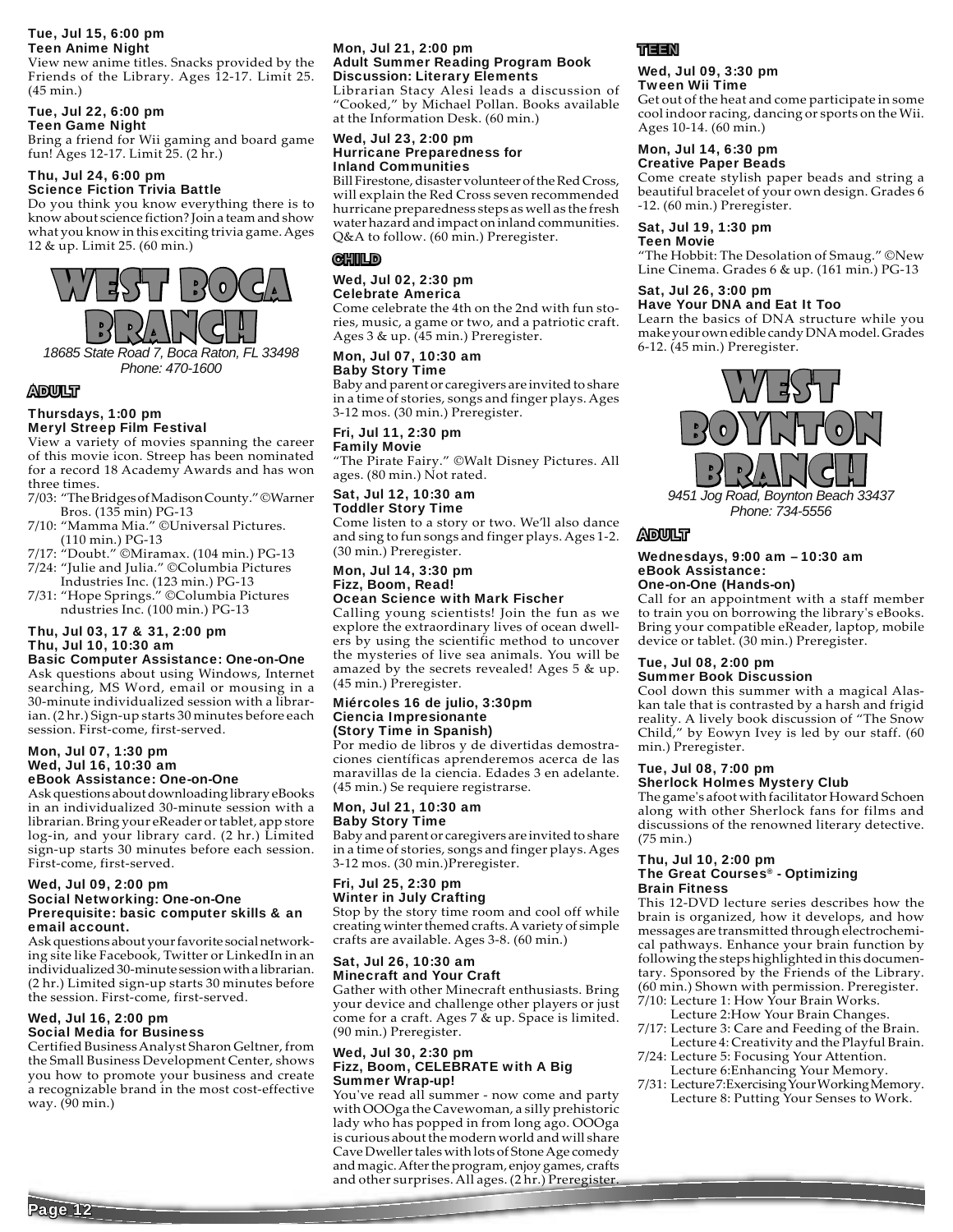#### Tue, Jul 15, 2:00 pm Revenue: Exporting and Government Contracting - It's the Hip Thing to Do!

Step outside your comfort zone to generating revenue for your business. Exporting and government contracting are two sources of income many small business owners do not consider. Join Ted Kramer, Debbie Lanford and Carole Hart of the Small Business Development Center as they map these possible roads to revenue sources. Preregister.

#### Martes, 17 de julio

#### Tertulia Literaria: "La Montaña Invisible" (Literacy Gathering: "Invisible Mountain," program in Spanish)

Únase a nosotros para una discusión sobre "La montaña invisible" de Carolina de Robertis. Las copias están disponibles en el mostrador de Información. (90 min.)

#### Wed, Jul 16, 1:00 pm Hurricane Preparedness for Inland **Communities**

Bill Firestone, disaster volunteer of the Red Cross, explains the seven recommended hurricane preparedness steps along with the fresh water hazard and impact on inland communities. Q&A to follow. (60 min.) Preregister.

#### Tue, Jul 22, 2:00 pm My Loved One has Alzheimer's ... What's Next?

Andraya Brennan from Alzheimer's Care Resource Center shares how to manage the increasingly complex and shifting landscape of health care for your recently diagnosed spouse, parent, or friend with Alzheimer's disease. Gain insight and knowledge based on Ms. Brennan's experience as a health care administrator and community leader. (60 min.) Preregister.

#### Tue, Jul 29, 2:00 pm Acid Reflux: Q & A With A Gastroenterologist

Dr. Stephen Miller, Gastroenterologist from Bethesda Hospital, discusses this common illness and answers your questions. (60 min.) Preregister.

### CHILD

#### Wednesdays, 3:00 pm Beginning Chess Class

Discover the basics of chess with an award-winning instructor. Ages 8–12. (30 min.)

#### Wednesdays, 3:30 pm Chess Club

Challenge other chess enthusiasts for a game or two and perfect your own skill. Ages 8–12. (60 min.)

### Wed, Jul 09, 5:00 pm Puppet Workshop

Stitch a puppy hand puppet. Then take your new "pet" home. Ages 8–12. Space limited. (60 min.) Preregister.

### Fri, Jul 11, 2:00 pm

Summer Movie "The Lego Movie." ©Warner Bros. (101 min.) Preregister. PG

### Sat, Jul 12, 10:00 am Block Party: Legos in the Library

Builders create vehicles or buildings out of Lego pieces. Ages 6-10. (45 min.) Preregister.

#### Mon, Jul 14, 2:00 pm Tween Plant Pot Art

Design a unique flower pot to start your own container garden at home. Ages 8–12. Space limited. (45 min.) Preregister.

### Mon, Jul 14, 10:30 pm Water Safety

Safety and fun go hand and hand at "splashing" time with The Drowning Prevention Coalition. Diane Hennessy's 'Build a Bear' fun, interactive presentation will help you stay safe at the pool and on the beach. Take home some special surprises. Ages 3-10. (45 min.) Preregister.

### Sat, Jul 19, 11:00 am Fizz, Bang, Ring!

Clink, clank, thump! Music collides with science in this interactive performance of the Clarion Handbell Ensemble. (60 min.)

#### Fri, Jul 25, 2:00 pm Fizz, Boom, Read! Ocean Science with Mark Fischer

Calling young scientists! Join the fun as we explore the extraordinary lives of ocean dwellers by using the scientific method to uncover the mysteries of live sea animals. You will be amazed by the secrets revealed! Ages 5 & up. (45 min.) Preregister.

### TEEN

#### Thu, Jul 17, 6:00 pm Pepperoni Pages

Brag about or trash a current book or graphic novel you're reading while dining on pizza. Ages 12-17. Space limited. (45 min.)Preregister.

#### Wed, Jul 23, 5:30 pm Nail Art

Want professional manicures without the professional price? Design beautiful nail art. Get secret tips and tricks of the trade. Your nails will never look the same again. Ages 12–17. Space limited. (90 min.) Preregister.

#### Mon, Jul 28, 1:00 pm So You Think You Can Dance

Showcase your hot moves at Teen Dance Dance Revolution. Be crowned king or queen of our dance extravaganza. Ages 12-17. (45 min.) Preregister.



Scan the QR code, or text **like pbclibrary** to 32665

facebook.com/pbclibrary



Classes are either Lecture (informational only) or Hands-on (using a computer). Some hands-on classes are also available in Basic, Intermediate or Advanced levels. eBook classes vary from branch to branch and from device to device – call for more information. Call the location of your choice early to preregister — classes fill up fast!

### Access - Basic (Hands-on)

Learn how to use Microsoft Access to create a database for compiling and sorting data. Some computer experience is necessary. (60 min.) **Main Library**

Wed, Jul 09, 10:00 am

#### Archivos y Carpetas - Básico (Hands-on) (File Basics, in Spanish)

Prerrequisito: saber utilizar el ratón y el teclado. Aprenda a crear, nombrar, mover y organizar archivos y carpetas en su computadora. (60 min.-2 hr.) Se requiere registrarse.

**Main Library**

Miércoles, 23 de julio, 11:00 am

### Browsers - Basic (Hands-on)

A browser is the name for the software used to access the Internet. Learn the basics of using the Microsoft Internet Explorer browser. Some computer experience is necessary. (60 min.-2 hr.)

### **Jupiter Branch**

Wed, Jul 02, 2:00 pm **Gardens Branch** Tue, Jul 08, 10:30 am **Greenacres Branch** Tue, Jul 08, 6:00 pm **West Boynton Branch** Thu, Jul 10, 9:00 am **Royal Palm Beach Branch** Tue, Jul 15, 2:15 pm

**Lantana Road Branch** Mon, Jul 21, 10:00 am **Okeechobee Boulevard Branch** Tue, Jul 22, 8:30 am

#### Computer Keyboard & Typing - Basic (Hands-on)

Learn the basics about the keys on the computer keyboard and practice typing using online tutorials. (60 min.) **Lantana Road Branch** Thu, Jul 03, 10:00 am **Main Library**

Tue, Jul 15, 10:00 am

Page 13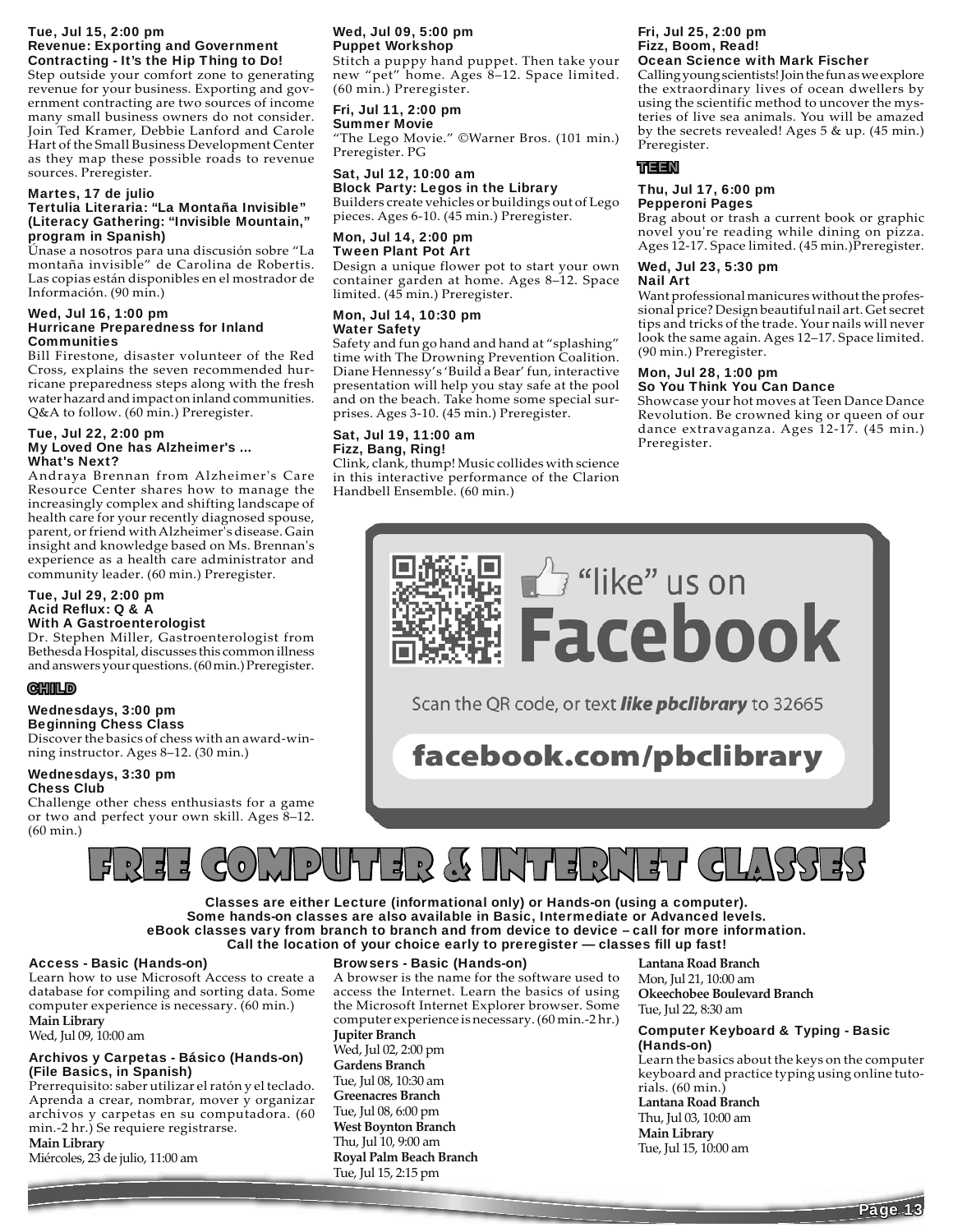#### Computers - Beginning (Hands-on) **Prerequisite: Mousing**

Learn the basics about computers including hardware, software, files and networks. (60 min.-2 hr.) **Belle Glade Branch**

### Fri, Jul 18, 10:00 am

#### Consejos y Trucos para el Internet (Lecture)

### (Internet Tips & Tricks, in Spanish)

Aprenda cómo usar diferentes herramientas de búsqueda en la Web y trucos para usar el buscador y proteger su seguridad. (90 min.-2 hr.) Se requiere registrarse.

### **Main Library**

Sábado, 12 de julio, 10:00 am

#### Correo Electrónico Avanzado (Hands-on) **(Email - Advanced, in Spanish)**

Aprenda cómo crear carpetas, adjuntar archivos, y usar la libreta de contactos en su cuenta de correo electrónico en el Internet. (90 min.-2 hr.) Se requiere registrarse.

### **Main Library**

Miércoles, 30 de julio, 11:00 am

#### Correo Electrónico Básico (Hands-on) **(Email - Basic, in Spanish)**

Aprenda lo básico para crear y usar una cuenta de correo electrónico en esta conferencia que se dictará en español. (90 min.) Se requiere registrarse. **Main Library**

Martes,27 de julio, 7:00 pm

### Craigslist (Hands-on)

Craigslist is a free community-moderated website for posting local classifieds and forums. Learn how to post ads, search to find local deals, and discover information about local events. (60 min.) **Lantana Road Branch**

Thu, Jul 17, 10:00 am

### eBooks (Hands-on)

Learn about the Library's eBook service, how to get eBooks, and what is needed to transfer an eBook to a reader. Bring your device (see what the various branches are offering below) and your account information for assistance. (30 min. - 2 hr.)

**Acreage Branch** Tue, Jul 08, 10:00 am **Belle Glade Branch** Tue, Jul 22, 2:00 pm

### eBooks - Basic (Lecture)

Learn about the Library's eBook service, how to borrow eBooks, and what's needed to transfer an eBook to a portable device. (60 min.) **Greenacres Branch**

Mon, Jul 21, 2:30 pm (Nook, iPad, Sony) **Okeechobee Boulevard Branch** Mon, Jul 21, 5:30 pm (Kindle/iPad) **Greenacres Branch** Mon, Jul 28, 2:30 pm (Kindle)

### Ejercitando el Ratón (Hands-on)

### **(Mousing, in Spanish)**

Aprenda a utilizar el ratón mediante un programa que se permite hacerlo a su paso. Para principiantes. (60 min.) Se requiere registrarse. **Main Library**

Martes, 15 de julio, 7:00 pm

## Email - Advanced (Hands-on)

Current email users will learn advanced functions like creating an address or contact list, moving messages to a folder, and sending attachments. Contact your branch for class specifics. Email experience is necessary. (60 min.-2 hr.)

**Greenacres Branch**

Tue, Jul 15, 6:00 pm **Jupiter Branch** Fri, Jul 18, 10:00 am

Page 14

### Email - Basic (Hands-on)

Learn how to use free, web-based, email programs, such as Yahoo!, Gmail or Hotmail. Contact your branch for class specifics. Some computer experience is necessary. (60 min.-2 hr.) **Main Library** Tue, Jul 08, 10:00 am **Greenacres Branch** Thu, Jul 10, 10:00 am **Gardens Branch** Thu, Jul 10, 10:30 am **Hagen Ranch Road Branch** Thu, Jul 10, 2:00 pm **Jupiter Branch** Fri, Jul 11, 10:00 am **Wellington Branch** Wed, Jul 16, 10:30 am **Royal Palm Beach Branch** Mon, Jul 21, 6:00 pm **Lantana Road Branch** Mon, Jul 28, 10:00 am (Yahoo) **West Boynton Branch** Tue, Jul 22, 6:30 pm

### Excel - Advanced (Hands-on)

**Prerequisite: Excel - Intermediate** Explore Excel's database features, take an indepth look at creating charts with dynamic data, and analyze data with pivot tables. Introduces linking to worksheets, hiding data, advanced formulas, charts, saving, and printing. (90 min.-2 hr.) **Jupiter Branch**

Tue, Jul 22, 10:00 am

### Excel - Basic (Hands-on)

Learn how to create a basic spreadsheet and make simple charts and graphs. Some computer experience is necessary. (60 min.)

**Jupiter Branch** Tue, Jul 08, 10:00 am **Okeechobee Boulevard Branch** Thu, Jul 10, 2:30 pm **Royal Palm Beach Branch** Mon, Jul 14, 6:00 pm **Gardens Branch** Wed, Jul 16, 10:30 am **Main Library** Wed, Jul 16, 1:00 pm **West Boynton Branch** Thu, Jul 24, 9:00 am **Acreage Branch** Thu, Jul 24, 6:00 pm

### Excel - Intermediate (Hands-on)

**Prerequisite: Excel - Basic** This class reviews the skills learned in Excel - Basic and adds formatting, advanced formulas and more. (2 hr.) **Jupiter Branch** Tue, Jul 15, 10:00 am

#### Excel Básico (Hands-on) (Excel – Basic, in Spanish)

Aprenda a crear una hoja de cálculo ("spreadsheet") y hacer tablas y gráficos básicos. Es necesario traer algún nivel de experiencia en usar las computadoras. (60 min.) Se requiere registrarse. **Main Library**

Jueves, 24 de julio, 2:30 pm

#### Files - Basic (Hands-on)

Learn how to create, name, move and organize files and folders on your computer. (60 min.-2 hr.) **Jupiter Branch** Thu, Jul 03, 2:00 pm **Lantana Road Branch** Mon, Jul 14, 10:00 am **Royal Palm Beach Branch** Tue, Jul 22, 10:15 am

#### Hot Technology Topics (Lecture)

An overview of the latest technologies including digital cameras, MP3 players, Voice over Internet, blogs/Twitter, social networking, Wikis and more. (2 hr.)

**Tequesta Branch** Fri, Jul 25, 2:00 pm **Jupiter Branch** Thu, Jul 31, 10:00 am

### Image Editing Basic (Hands-on)

Learn how to edit and manage photographs. Upload and edit images, add elements and text, and then save the modified images. This workshop requires some experience with computers. (90 min.)

**Main Library** Tue, Jul 22, 10:00 am

### iMovie Basics (Lecture)

Learn how to create movies with Apple iMovie software. Participants will learn how to use video equipment, create and edit background music, and put it all together into a movie. (60 min.) Preregister.

### **Main Library**

Thu, Jul 10, 10:00 am

### Internet - Basic (Hands-on)

**Prerequisite: Internet - Basics (Lecture)** Learn how to use a Web Directory, search engines and other specialized search tools. (60-90 min.) **Main Library**

Wed, Jul 02, 2:30 pm **Hagen Ranch Road Branch**

Thu, Jul 10, 10:00 am

**Glades Road Branch** Wed, Jul 16, 2:00 pm

**Wellington Branch**

Sat, Jul 19, 8:30 am

#### Internet Básico (Hands-on) (Internet - Beginning, in Spanish)

Aprenda lo básico en esta clase de Internet para principiantes. (90 min.-2 hr.) Se requiere registrarse. **West Boca Branch**

Sábado, 12 de julio, 10:30 am

#### Mousing (Hands-on)

Practice using a mouse in a self-paced setting. For beginners. (60 min.) **Main Library** Tue, Jul 01, 10:00 am

**Gardens Branch** Tue, Jul 01, 10:30 am **Jupiter Branch** Tue, Jul 01, 2:00 pm **Lantana Road Branch** Tue, Jul 01, 10:00 pm **Greenacres Branch** Wed, Jul 02, 10:00 am **Hagen Ranch Road Branch**

Mon, Jul 07, 9:30 am or 11:00 am **Okeechobee Boulevard Branch**

Tue, Jul 08, 8:30 am

### Photoshop - Basic (Lecture)

Discover how to use Adobe Photoshop Elements to edit images. Learn about Photoshop layers, how to resize and retouch photos, and how to add special effects to your images. (60 min.) **Main Library**

Tue, Jul 29, 10:00 am

### Podcasting - Basic (Lecture)

Learn how podcasting works, discover where to find podcasts and how to listen to them. Also find out what tools you need to create your own podcast. Class size limited. **Main Library**

Thu, Jul 17, 10:00 am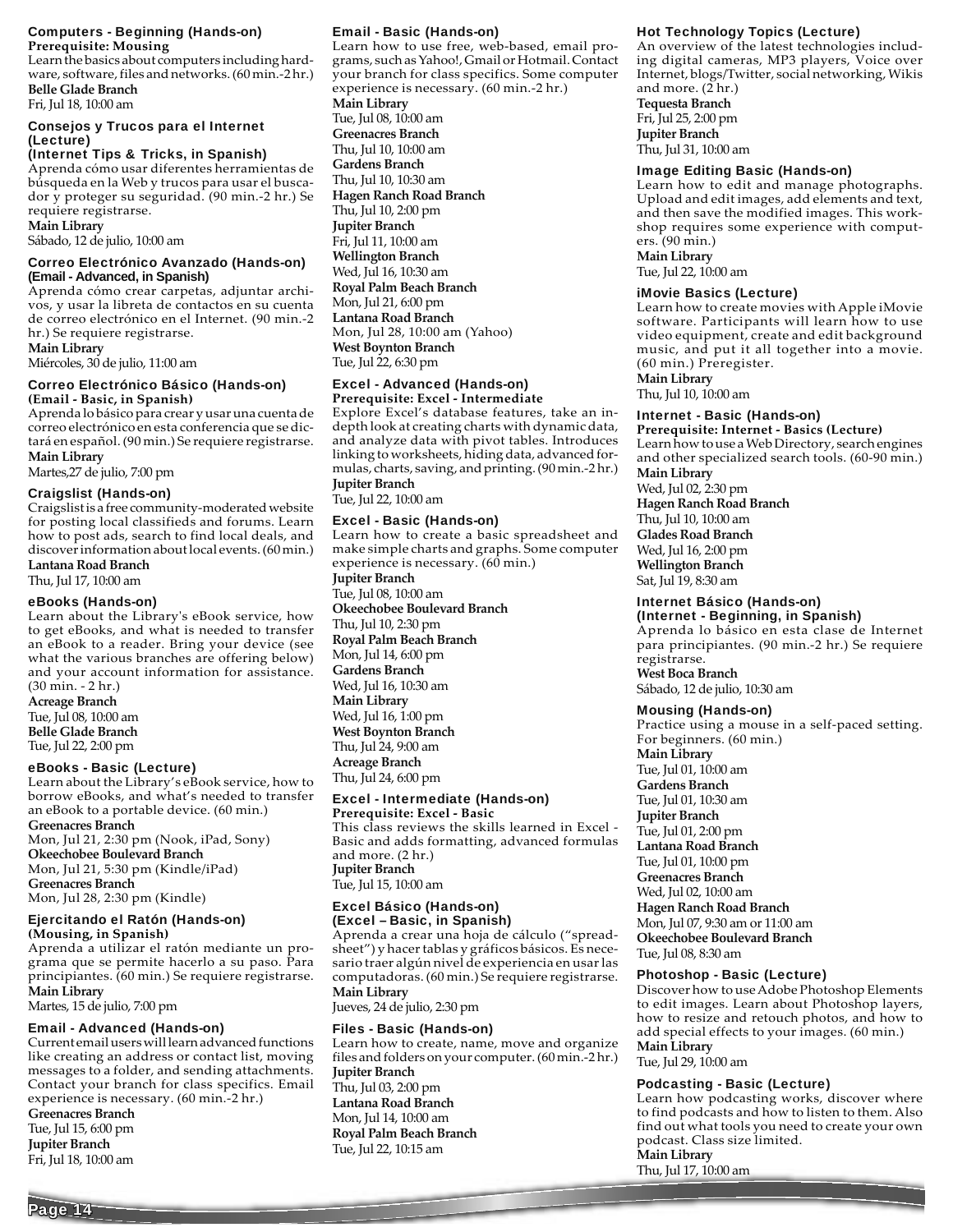#### PowerPoint - Advanced (Hands-on)

**Prerequisite: PowerPoint - Intermediate** Learn how to create a photo album in PowerPoint using pictures on your hard drive or other storage media. (2 hr.) **Jupiter Branch**

Thu, Jul 24, 10:00 am

#### PowerPoint - Basic (Hands-on)

Learn to compose slides and to add eye-catching effects to your presentations. (60 min.) **Jupiter Branch** Thu, Jul 10, 10:00 am **Greenacres Branch** Tue, Jul 22, 2:30 pm **Gardens Branch** Thu, Jul 24, 10:30 am

**West Boynton Branch** Thu, Jul 31, 9:00 am

### PowerPoint - Intermediate (Hands-on)

**Prerequisite: PowerPoint - Basic** Expand on the basics to learn design themes, changing color themes, custom animation, automatic advancement, and adding sound. (2 hr.) **Jupiter Branch**

Thu, Jul 17, 10:00 am

#### PowerPoint en Español (Hands-on) (PowerPoint, in Spanish)

Programa para presentaciones. (90 min.-2 hr.) Se requiere registrarse. **Greenacres Branch** Jueves, 03 de julio, 2:30 pm Publisher - Basic (Hands-on)

## Prerequisite: Word Processing - Basic

Learn how to create and personalize a wide range of professional-quality publications using Microsoft Publisher. (60 min.- 2 hr.)

**Jupiter Branch**

### Mon, Jul 28, 5:00 pm

#### Publisher - Intermediate (Hands-on) Prerequisite: Publisher – Basic, plus solid Word & mousing skills.

Learn to create a publication from scratch. Special attention will be paid to linking text boxes, using the Design Gallery WordArt, and more. (2 hr.) **Jupiter Branch**

Tue, Jul 29, 2:00 pm

#### Publisher en Español (Hands-on) (Publisher, in Spanish)

Aprenderá como usar el programa de Microsoft Publisher para crear publicaciones para su uso personal o profesional. (2 hr.) Se requiere registrarse.

**Lantana Road Branch** Miércoles, 09 de julio, 10:00 am **Greenacres Branch** Jueves, 24 de julio, 2:30 pm

#### Résumé Basics An Kreyol (Hands-on) (Résumé Basics, in Creole)

Vini aprann teknik ki pou ede ou kreye yon pi bon rézimé. (60 min.) Rejistre an avans. **Lantana Road Branch** Samdi, Jiyé 19, 10:00 am

### Search Tools (Hands-on)

**Prerequisite: Internet - Beginning** Learn how to use search engines, web directories and meta-search engines to find information on the Internet. (60 min.) **Gardens Branch** Wed, Jul 09, 10:30 am **Greenacres Branch** Wed, Jul 09, 2:30 pm **Wellington Branch** Tue, Jul 29, 8:30 am

#### Social Networking (Hands-on)

#### **Prerequisite: An email account and basic typing skills are required for this class.**

Learn how to get started with social networking, from posting to locating people with similar interests. (60 min.) **Hagen Ranch Road Branch** Mon, Jul 21, 2:00 pm (Facebook Basics)

**Gardens Branch** Tue, Jul 22, 10:30 am (Facebook Basics)

#### Teclado Básico (Hands-on) (Computer Keyboarding & Typing - Basic, in Spanish)

Aprenda a utilizar el teclado de la computadora con un programa que se permite practicar paso a paso. Para principiantes. (60-90 min.) Se requiere registrarse. **Main Library**

Miércoles, 16 de julio, 11:00 am

#### Windows - Basic (Hands-on)

Learn the basics of moving around in the Windows environment and practice using a mouse. (60 min.) **Gardens Branch** Wed, Jul 02, 10:30 am **West Boynton Branch** Thu, Jul 03, 9:00 am **Lantana Road Branch** Mon, Jul 07, 10:00 am

### Word Processing - Advanced (Hands-on)

**Prerequisite: Word Processing - Intermediate** Continue exploring the more advanced features of Word to create professional looking documents. Contact your branch for class specifics. (60 min.-2 hr.) **Jupiter Branch** Mon, Jul 21, 5:00 pm

#### Word Processing - Basic (Hands-on)

Learn the basics of using Microsoft Word to create and edit documents. Some computer experience is necessary. (60 min.-2 hr.) **Jupiter Branch** Mon, Jul 07, 5:00 pm **Main Library** Wed, Jul 09, 1:00 pm **Gardens Branch** Tue, Jul 15, 10:30 am **Royal Palm Beach Branch** Wed, Jul 16, 10:15 am **Greenacres Branch** Wed, Jul 16, 2:30 pm **West Boynton Branch** Thu, Jul 17, 9:00 am **Greenacres Branch** Wed, Jul 23, 2:30 pm **Lantana Road Branch** Thu, Jul 31, 2:00 pm **Acreage Branch** Thu, Jul 31, 6:00 pm

#### Word Processing - Intermediate (Hands-on)

**Prerequisite: Word Processing - Basic** Build on the basics to learn more features to customize documents. Contact your branch for class specifics. (60 min.-2 hr.)

Page 15

**Jupiter Branch**

Mon, Jul 14, 5:00 pm **Main Library** Tue, Jul 15, 1:00 pm

**Gardens Branch** Thu, Jul 17, 10:30 am **Royal Palm Beach Branch** Wed, Jul 23, 10:15 am

**Library Hours** *Phone # Sun Mon Tue Wed Thu Fri Sat* Main Library 3650 Summit Boulevard, WPB 33406 233-2600 12 - 5 9 - 9 9 - 9 - 9 - 9 - 9 - 9 - 6 9 - 5 Acreage Branch 15801 Orange Blvd., Loxahatchee 33470 681-4100 12 - 5 10 - 9 10 - 9 10 - 9 10 - 9 10 - 6 10 - 5 Belle Glade Branch 725 NW 4th Street, Belle Glade 33430 996-3453 Closed 10 - 8 10 - 8 10 - 8 10 - 5 10 - 5 10 - 5 Clarence E. Anthony Branch 375 S.W. 2nd Avenue, South Bay 33493 992-8393 Closed 11 - 7 9 - 5 11 - 7 9 - 5 9 - 5 9 - 5 Gardens Branch 11303 Campus Drive, Palm Beach Gardens 33410 626-6133 12 - 5 10 - 9 10 - 9 10 - 9 10 - 9 10 - 6 10 - 5 Glades Road Branch 20701 95th Avenue South, Boca Raton 33434 482-4554 Closed 10 - 8 10 - 8 10 - 8 10 - 5 10 - 5 10 - 5 Greenacres Branch 3750 Jog Road, Greenacres 33467 641-9100 Closed 10 - 8 10 - 8 10 - 6 10 - 6 10 - 6 10 - 5 Hagen Ranch Road Branch 14350 Hagen Ranch Road, Delray Beach 33446 894-7500 12-5 9-9 9-9 9-9 9-9 9-6 9-6 9-5 Jupiter Branch 705 Military Trail, Jupiter 33458 744-2301 12 - 5 9 - 8 9 - 8 9 - 8 9 - 8 9 - 6 9 - 5 Lantana Road Branch 4020 Lantana Road, Lake Worth 33462 304-4500 12 - 5 10 - 9 10 - 9 10 - 9 10 - 9 10 - 6 10 - 5 Loula V. York Branch 525 Bacom Point Road, Pahokee 33476 924-5928 Closed 11 - 7 9 - 5 11 - 7 9 - 5 9 - 5 9 - 5 Okeechobee Blvd. Branch 5689 Okeechobee Boulevard, WPB 33417 233-1880 Closed 10 - 8 10 - 8 10 - 8 10 - 5 10 - 5 10 - 5

Royal Palm Beach Branch 500 Civic Center Way, RPB 33411 790-6030 Closed 10 - 9 10 - 9 10 - 9 10 - 6 10 - 6 10 - 5 Tequesta Branch 461 Old Dixie Highway North, Tequesta 33469 746-5970 Closed 10 - 8 10 - 8 10 - 8 10 - 5 10 - 5 Wellington Branch 1951 Royal Fern Drive, Wellington 33414 790-6070 12 - 5 10 - 9 10 - 9 10 - 9 10 - 9 10 - 6 10 - 5 West Boca Branch 18685 State Road 7, Boca Raton 33498 470-1600 12 - 5 10 - 9 10 - 9 10 - 9 10 - 9 10 - 6 10 - 5 West Boynton Branch 9451 Jog Road, Boynton Beach 33437 734-5556 12 - 5 10 - 9 10 - 9 10 - 9 10 - 9 10 - 6 10 - 5

Talking Books/Books by Mail/Bookmobile Toll Free (888) 780-5151 TDD: (800) 382-0775

Adult Literacy 14350 Hagen Ranch Road, Delray Beach 33446 894-7510 Mon-Fri, 10-5, By Appointment Only